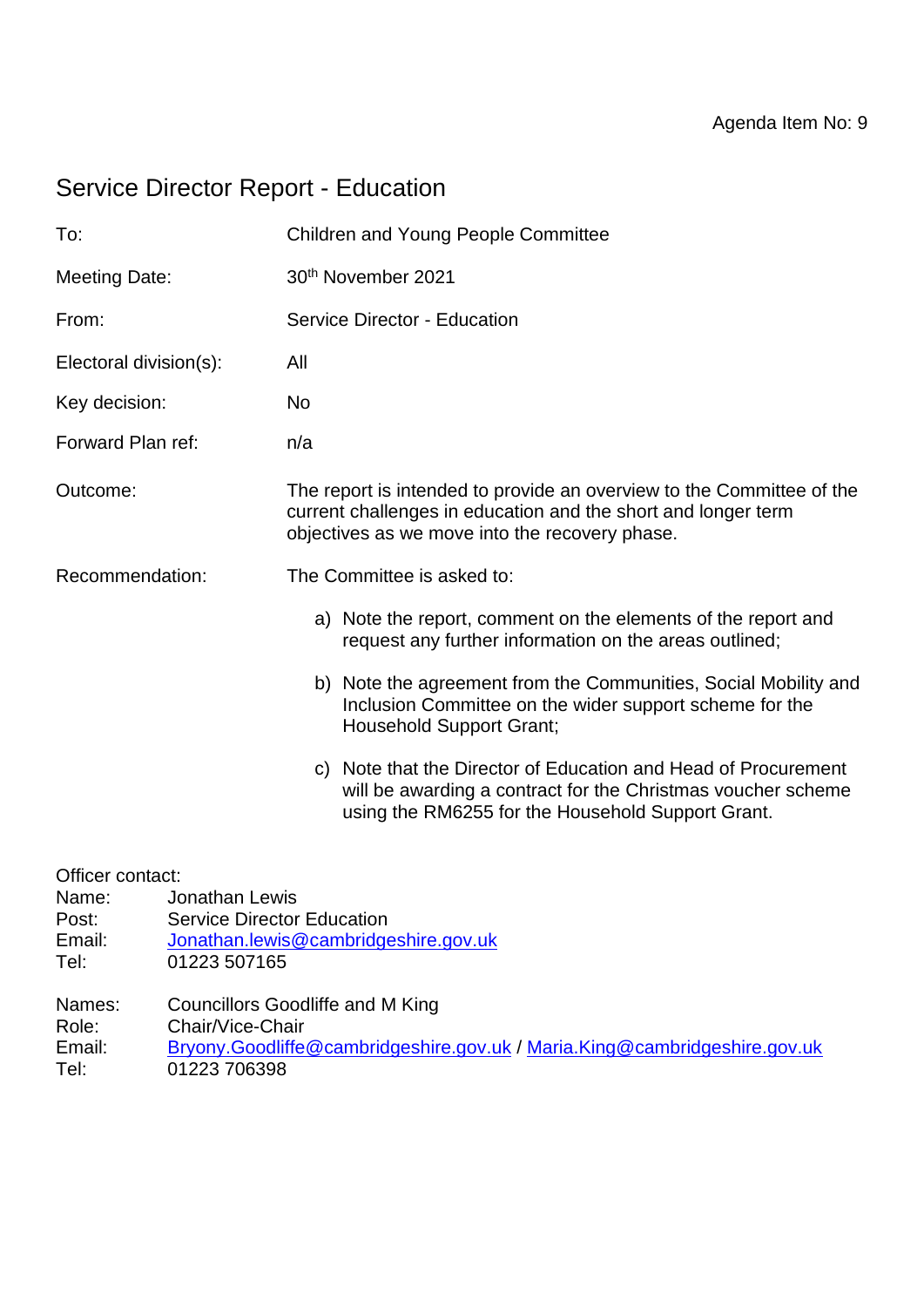# 1. Background

- 1.1 This report provides an update of the key issues the council is facing in the delivery of its statutory functions along with education settings from early years to further education. It is covered across the 4 core areas of business:
	- 1. Covid-19 Response and LA Support for Education
	- 2. Special Education Needs and Disability
	- 3. Capital and Place Planning
	- 4. School and Setting Improvement

# 2. COVID-19 Response and LA Support for Education

## Covid 19 Position

2.1 Covid-19 remains a huge challenge for all education establishments during the first half of this Autumn term. We have seen a significant rise in confirmed cases as the term has proceeded. This follows the removal by the Department for Education of a number of the protective measures, including bubbles and contact tracing.

|                                | Cases | Settings |
|--------------------------------|-------|----------|
| W/C 30 <sup>th</sup> August    | 79    | 34       |
| W/C 6 <sup>th</sup> September  | 296   | 87       |
| W/C 13 <sup>th</sup> September | 521   | 133      |
| W/C 20 <sup>th</sup> September | 735   | 122      |
| W/C 27 <sup>th</sup> September | 751   | 150      |
| W/C 4 <sup>th</sup> October    | 649   | 151      |
| W/C 11 <sup>th</sup> October   | 808   | 193      |
| W/C 18 <sup>th</sup> October   | 1240  | 199      |
| W/C 1 <sup>st</sup> November   | 885   | 223      |
| W/C 8 <sup>th</sup> November   | 603   | 213      |

2.2 The position over the autumn term can be seen below:

- 2.3 As a result of concerns around the rising cases, we recommended on the  $6<sup>th</sup>$  October to schools that they introduced additional local measures to help contain the rise in cases. These measures were:
	- Face coverings for staff and secondary school students in communal areas
	- Staff socially distance and recommend staff meetings are virtual.
	- All visitors to schools must wear face coverings in school buildings.
	- All non-essential events where parents visit schools are moved to being held virtually.
	- Promoting and monitoring uptake of twice weekly LFD (Lateral Flow Device) testing in secondary schools (staff and students) Primary school (staff).
- 2.4 Following the designation of Cambridgeshire as an Enhanced Response Area, the government agreed that the measures we put in place on 6th October will continue until 10th December 2021. We also asked to speed up the delivery of the 12-15 year olds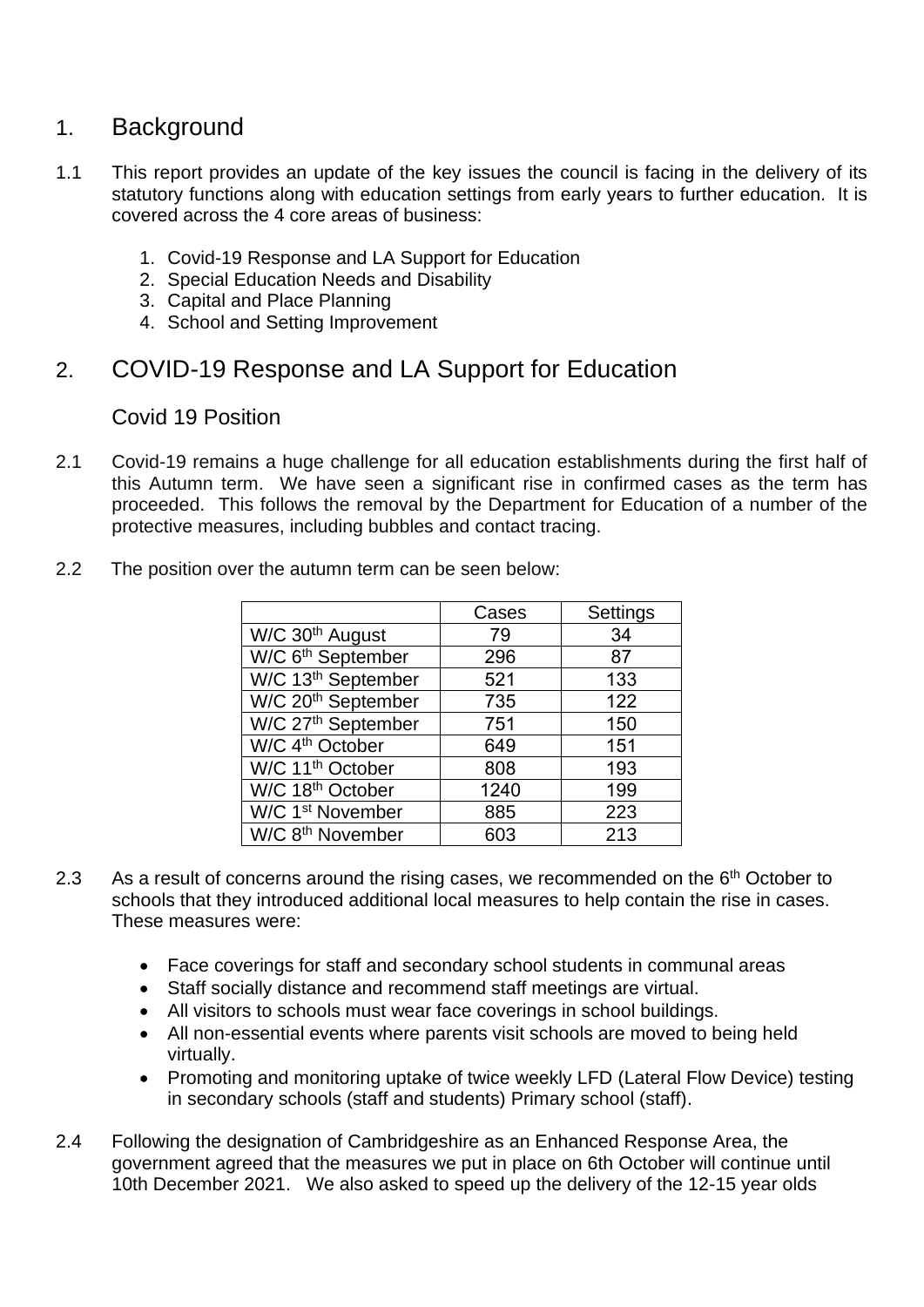vaccination programme and are working with the School-aged Immunisation Provider, NHSE/I (National Health Service England Improvement) the Clinical Commissioning Group (CCG) to promote this.

- 2.5 In addition, there are a range of measures that we can consider when there is an outbreak. For schools, an outbreak is where there is a rapid increase in cases, 5 cases in a group that has mixed closely (i.e. a class) or 10% of the school numbers. At this point, we hold a supportive call where an Local Authority (LA) officer and the school consider next steps. Measures will be considered based upon the context of the school. The Enhanced Response Area (ERA) status allows us to consider the following steps only under an outbreak:
	- Recommend a one-off PCR test for a wider group or cohort
	- Daily LFD testing for close or household contacts (identified by NHS Test and Trace or the setting) while awaiting the results of a PCR (Polymerase chain reaction) test. This includes primary and secondary school-aged children identified as close contacts by the setting at parental discretion
	- Introduce methods to reduce intergroup mixing (for example separate break times, staggered entry etc.) – the ringfencing of classes
	- Increased frequency of LFD testing (staff and pupils) including daily testing where case numbers are very high amongst an identified group or cohort. This should be done for a minimum of 5 days, increasing to 7 days as necessary to ensure the final test is taken on a school day
	- Reinstating on-site LFD testing Supervised Self-Test Onsite (SSO) which is a 'hybrid' model of testing that will allow schools and colleges to provide onsite testing without the logistics or staffing requirements of a full asymptomatic test site (Secondary and Special Schools only)
	- Temporary reinstating face coverings in secondary age classrooms for pupils/students / staff
- 2.6 Aside from the challenge of Covid-19 cases, there are a number of other challenges we are facing in delivering education:
	- Anxiety in parents and staff the challenge of running schools where there are high cases is significant and this has seen attendance in some schools decline. We have also had a number of staff with significant anxiety especially where classes have seen large outbreaks. We are very grateful for our school staff being so committed to ensuring education continues.
	- Rising sickness levels sickness levels are higher than normal. On 4th November, 5.6% of staff in schools were absent. This is a combination of both Covid-19 and higher than usual respiratory illness.
	- Supply availability and funding a number of schools are reporting there is a lack of supply staff. This is due to high demand due to staff absence and supply staff being deployed supporting tuition in schools. Schools are also reporting challenges with budget – there has been no additional funding to support the costs of delivering additional measures resulting from Covid-19. The only funding schools currently have available is to support pupil catch up.
	- Testing rates and vaccination rates we have been pushing hard to ensure eligible pupils and staff continue to test. There is a challenge around reporting but we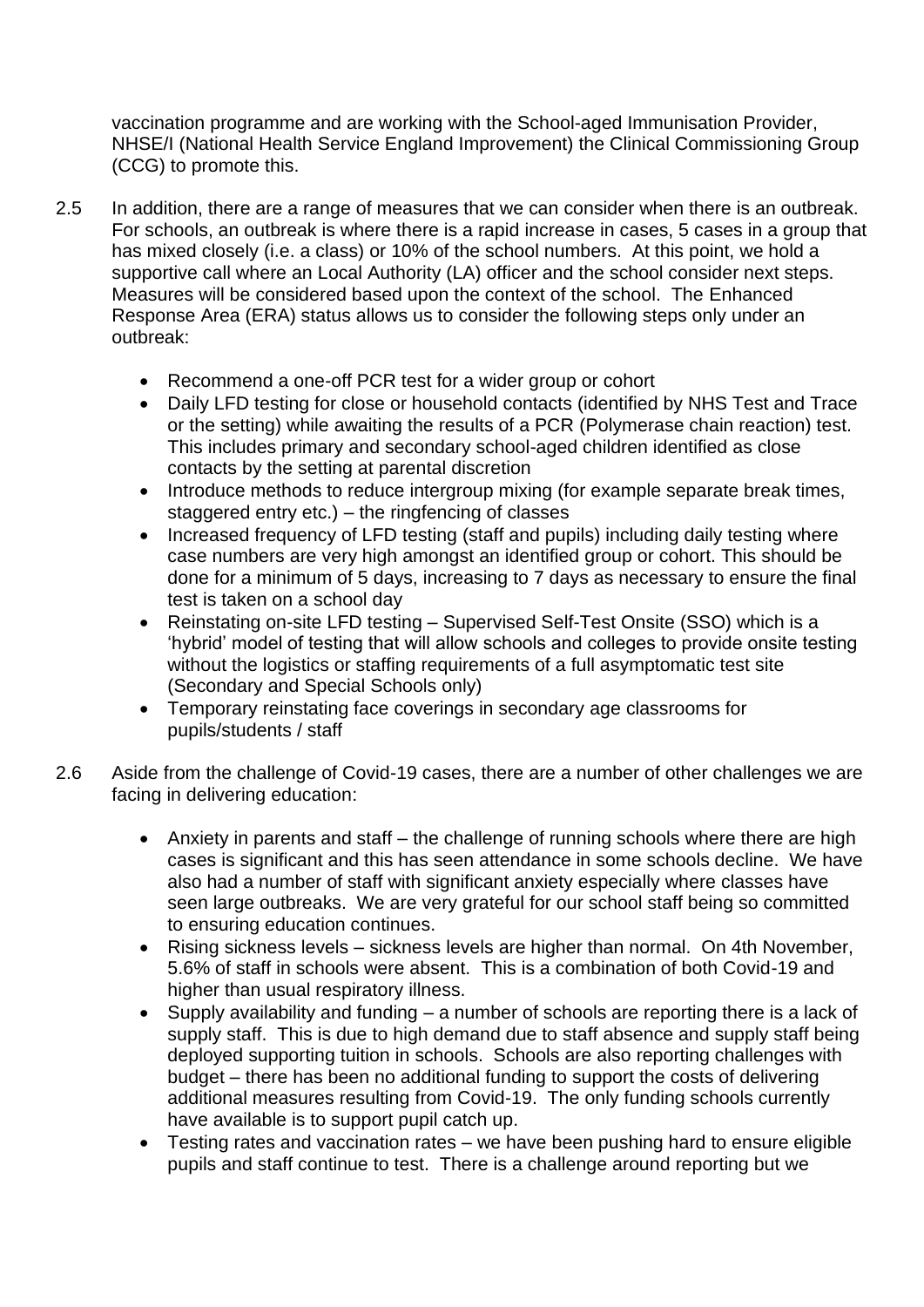continue to focus on areas where testing is low. The 12-15 and 16-17-year-old vaccination programme continues to be rolled out (see the table over). The initial school visits for 12-15-year-olds will be completed by early December.

| Area                 | 12-15 vaccination<br>uptake | 16-17 vaccination<br>uptake |
|----------------------|-----------------------------|-----------------------------|
| Cambridge            | 40.5%                       | 53.9%                       |
| East Cambridgeshire  | 43.6%                       | 77.6%                       |
| Fenland              | 26.1%                       | 63.2%                       |
| Huntingdonshire      | 44.1%                       | 71.9%                       |
| South Cambridgeshire | 41.2%                       | 75.8%                       |
| East of England      | 34.4%                       | 62.4%                       |
| England              | 29.3%                       | 57.2%                       |

- 2.7 Data continues to be monitored on a daily basis and we continue to take account of the balance between maintaining educational attendance and safety in recommending these additional measures.
- 2.8 Attendance in Cambridgeshire was strong during September then declined in October as cases rose especially in secondary schools. The authority went from top 10% attendance to bottom 10% within a short period of time. Since the reopening of schools after half term, attendance has once again been high. The position on 8th November 2021 is below -

|                                | Cambs | East of<br>England | England | High Since<br>September | Low Since<br>September |
|--------------------------------|-------|--------------------|---------|-------------------------|------------------------|
| <b>Overall Attendance</b>      | 92.6% | 91.3%              | 91.5%   | 93.7%                   | 86.8%                  |
| Primary                        | 93.3% | 92.1%              | 93.2%   | 94.6%                   | 91.3%                  |
| Secondary                      | 91.9% | 90.7%              | 89.7%   | 93.2%                   | 73.7%                  |
| <b>Special Schools</b>         | 88.6% | 87.9%              | 86.2%   | 94.6%                   | 73.8%                  |
| Pupils with EHCP               | 87.8% | 87.0%              | 87.0%   | 90.1%                   | 81.6%                  |
| Pupils with social worker      | 86.5% | 84.8%              | 85.3%   | 91.4%                   | 80.8%                  |
| <b>Pupils Eligible for FSM</b> | 88.8% | 88.8%              | 89.6%   | 91.4%                   | 82.0%                  |

Survey of Schools – Feedback on LA transformation

2.9 We recently conducted our three-year survey of schools to understand the quality and impact of the services we provide. We originally undertook this in 2018 and we reissued the same questions (with additions) to see if perception of the quality of LA services had changed. The survey has shown significant improvement in the creditability of the LA but also highlighted a number of areas for further development. The survey is based upon the former Audit Commission survey of LA education services and grades questions on a 4 point measure: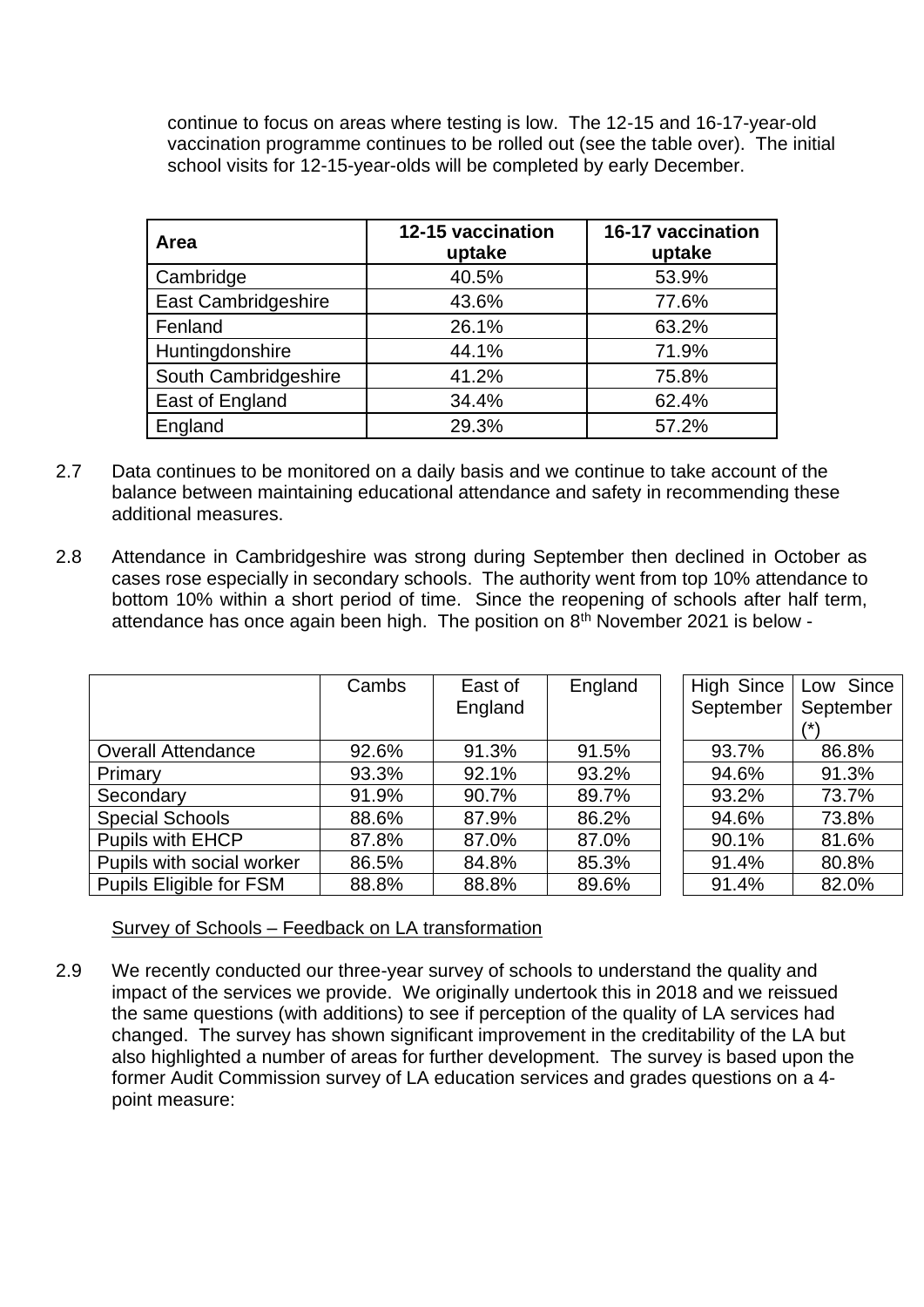

2.10 In analysing the response, only one area declined in their grading (support for children with English as an additional language) and some areas showed substantial improvement. 121 schools replied, less than in 2018, but in the context of Covid this was still a significant sample. The summary comparison by the strategic areas is shown in the table below:

| Category                             | CCC 2018 | <b>CCC 2021</b> | Change  |
|--------------------------------------|----------|-----------------|---------|
| 1. LA Strategic Oversight of Schools | 2.04     | 3.00            | $+0.96$ |
| 2. Support for School Improvement    | 2.16     | 2.96            | $+0.80$ |
| 3. Facilitating Access to Services   | 2.28     | 2.74            | $+0.46$ |
| 4. Access/Promoting Social Inclusion | 2.15     | 2.65            | $+0.50$ |
| 5. Vulnerable Pupils                 | 1.95     | 2.47            | $+0.52$ |

2.11 All schools still value interaction with the LA including academies and wish us to visit schools more regularly to support. There remains challenges around SEND but an understanding from school leaders of the challenges the LA faces especially around funding. It's a large geographical area and there are a variety of views within each area. Communication and support for Covid was consistently the top theme in the feedback. Some of the key comments recorded in the survey are below:

### LA Strategic Oversight of Schools

- *The Director of Education's leadership and support has been excellent since his appointment. The quality of his leadership has not waivered and I know he is continually trying to improve the team around him.*
- *Communication and consultation around improvement plans could improve and the consistency in clear, effective and timely communication between people in different teams/departments/roles is patchy which can lead to frustration in this area.*
- *Very good under difficult circumstances (pandemic) and a changing landscape (increased numbers of academies etc).*
- *We need a vision and set of values so we are all on the same page.*
- *I think the LA gives a strong lead to educational improvement in Cambridgeshire. We are a very diverse group of schools, with different needs and so it is impossible to develop policies, especially for funding, that suit everyone.*
- *Strategic support to date has been excellent - open, transparent and welcoming.*
- *One recommendation, specifically for new heads to the county, would be the development of some sought of Heads induction.*
- *There has been dramatic improvement in many aspects of the strategic leadership by the LA in schools. This has been demonstrated by the LA response to Covid. It will be exciting to see how this will manifest when the Covid crisis is over. Elected members need a clear commitment to campaigning for the additional funding needed for education, particularly Special Educational Needs and Disability (SEND).*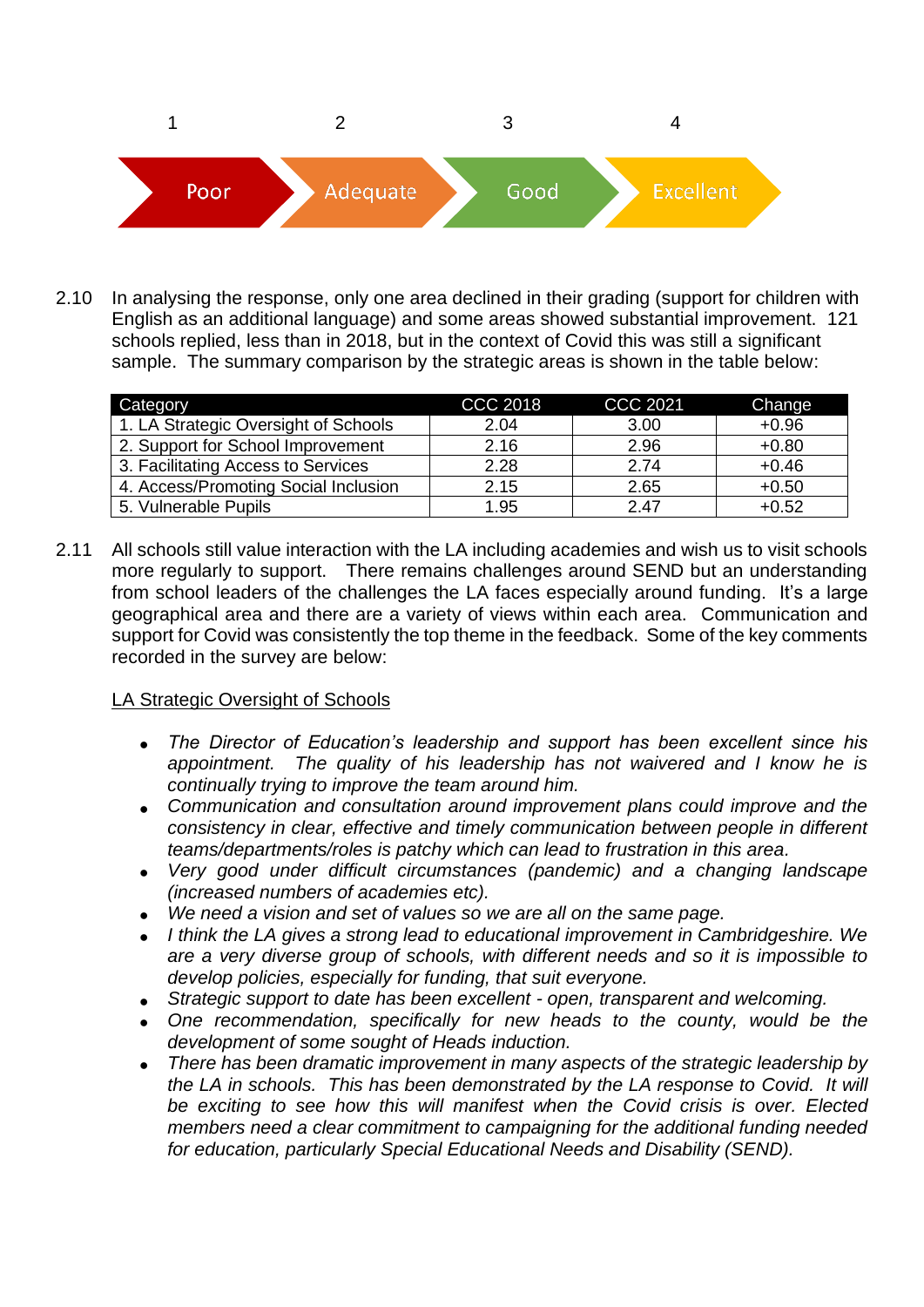- *Even whilst still dealing with Covid, you are reflecting strategically to review how we can continue to work together the excellent close partnership that Covid has brought about to ensure the long term priorities are achieved.*
- *In terms of the LA considering alternative models for school leadership/governance I have not seen this promoted and certainly don't feel it is encouraged.*

### Support for School Improvement

- *Excellent Primary Advisor who actively supports school improvement.*
- *We have had excellent leadership, Early Years and Foundation Stage (EYFS), maths and English support over the last 3 years.*
- *School Improvement Advisor visits regularly. Also have regular contact with maths and English adviser due to buy in to services.*
- *Support with our Single Central Record prior to our Ofsted inspection. The fact that it was immediate and so supportive was a fabulous help!*
- *Since our inspection in March 2021, advisers coming into the school has been made a priority.*
- *Support for Governors with Head's performance management is always really appreciated by Governors.*
- *The Early Years Team have given us outstanding support.*
- *Support with the headship appointment had been excellent.*
- *I am pleased that the LA are taking an interest in 'Green' schools who do not subscribe to the monitoring service. I appreciate the external monitoring and checking to ensure we continue to be on the right track.*
- *Providing schools with a complete and comprehensive model policy pack, suitable for outstanding schools would be enormously useful.*
- *Reinstating Keeping in Touch (KIT) visits for all schools rather than just those purchasing the school improvement services is a positive step which I think will enable the LA to have a better overview of maintained schools and hopefully flag up the need for support or opportunities to share good practice earlier.*
- *It would be really useful to see more models of good practice both within Cambridgeshire and across the country. As a rural school we don't have a wide network and struggle to gain insight and inspiration outside of our local area.*
- *I felt that there were areas for improvement in both peer review and also understanding that specialist settings can contribute and benefit a great deal from collaborating with mainstreams.*
- *The Local Authority Improvement Group (LAIG) meetings were really helpful to me as a new Head working in a recently RI school to support with rapid school improvement.*
- *There are so many features to this and I feel that I am lucky to work in Cambs where we do have a structure of support that exists. With so few financial resources the county does a fabulous job.*
- *The LA strategy for improvement could be simpler and clearer and more explicit how could we further support leadership and development for aspiring and existing school leaders?*
- *It would be good to be steered to other schools where best practice can be disseminated in areas where we need support. The LA, however, do ask other schools to visit our EYFS and KS1 for continuous provision.*
- *The LA are there to provide support if needed but if you are a good or outstanding school less involvement. The WhatsApp group has been great to share good*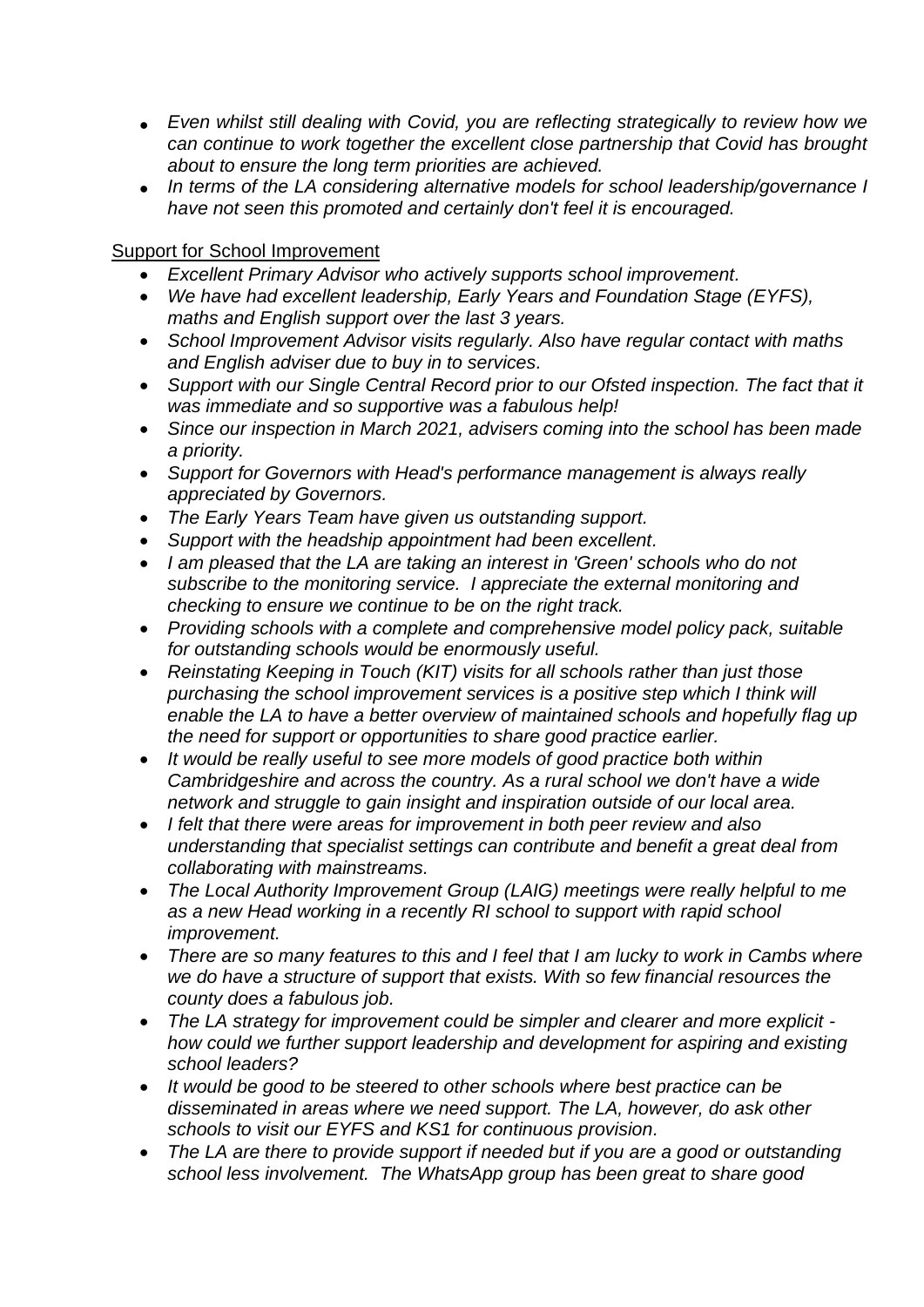*practice, but there might be more that can be done in terms of school-to-school support. The introduction of a linked person for each school is great.*

### Facilitating Access to Services

- *The Early Years' service is strong and very focused and has enabled our provision to grow and improve. English and maths advise has always been supportive and effective.*
- *We have had high quality input from the Literacy, maths and safeguarding teams as well. I think it is very sad that EYFS support is provided separately, as this is too expensive for small schools with one Reception class.*
- *When I've sought advice from the LA-for example around Governance or safeguarding or Health & Safety have always been signposted to a helpful person who offers current advice and confidence.*
- *The financial support, the traded services support and the support for Headteacher wellbeing has continued to be brilliant.*
- *There is talk of the LA offering HR & Payroll services which we would be very interested.*
- *Support for Head's wellbeing has been very much appreciated. The support to Governors too around the focus on wellbeing has also meant that Governors are very mindful of the need to support Heads too.*
- *Schools Financial Advisor team are great.*
- *Working towards a more integrated system for budget planning, financial processing, personnel and MIS would save a lot of time in schools.*
- *There is concern about the offer next year with key staff leaving. SEND support remains and issue.*
- *Booklet about Primary Offer is clear but other communication related to services such as SEN are more ad hoc.*

### Access/Promoting Social Inclusion

- *Very helpful from a health and safety point of view.*
- *LA are always quick to support us with any queries about building maintenance, building projects/ contractors, health and safety concerns or questions. Fair Access protocol is always very clearly communicated and the exclusion helpline has proved invaluable in the past.*
- *There are not enough specialist SEN pupil spaces in the Local Authority. Therefore some pupils are left in mainstream schools for too long, which causes stress for teachers, parents, pupils and headteachers.*
- *The admissions process for SEND pupils into specialist settings is not well organised and creates additional and unnecessary workload for school leaders.*
- *The admissions service has improved in the last year or two but I am concerned that there is not a clear plan for the many smaller schools in South Cambridgeshire.*
- *High number of children with Education, Health and Care Plans (EHCPs) - the staff cannot physically meet all these demands and needs and we are quickly running out of capacity.*
- *In general access to services is good. Minor issues are dealt with.*
- *Good support/training and advice in place or accessible.*
- *Transfer of information to schools prior to pupils starting can be severely lacking.*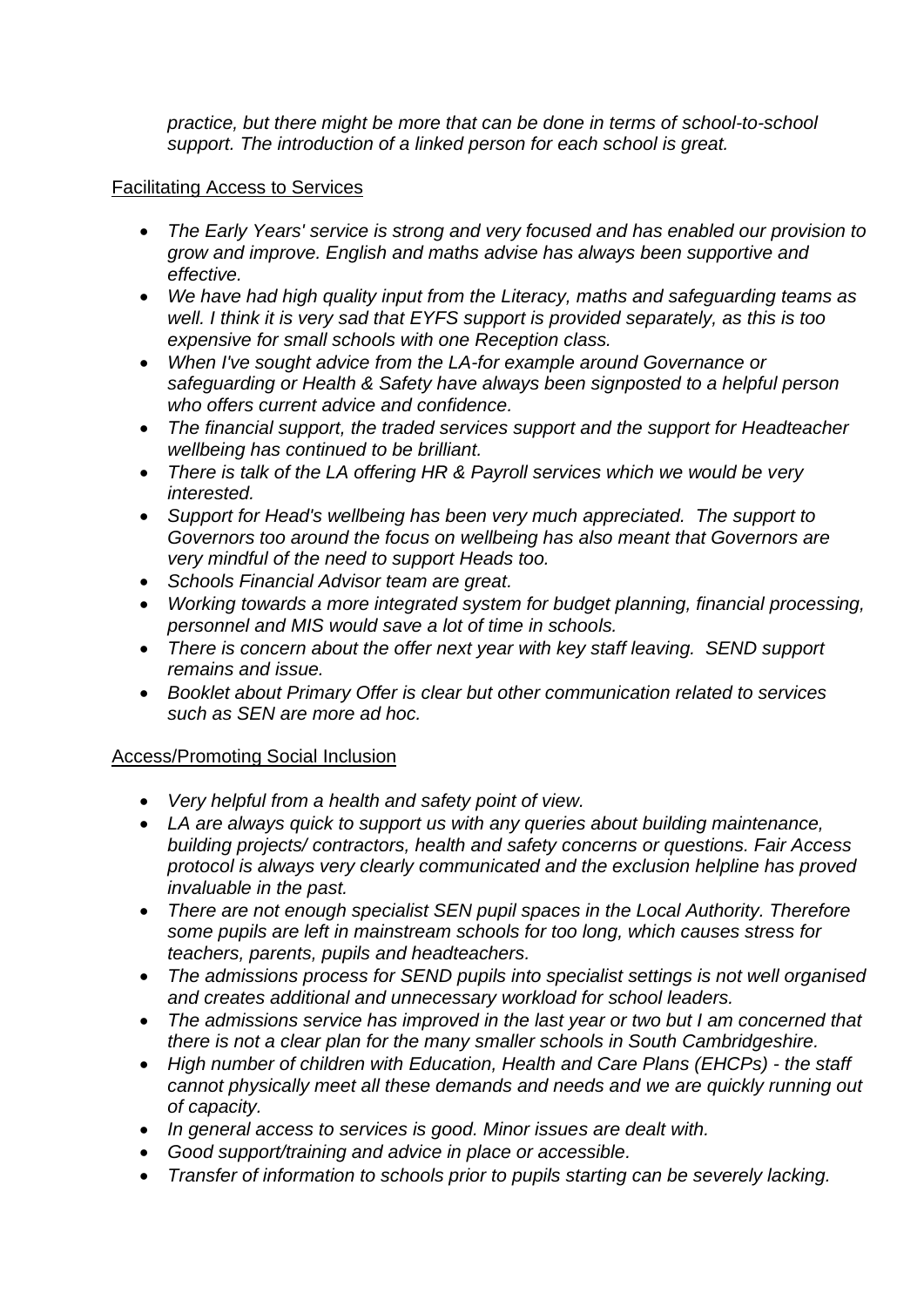*Pupils with high need (behaviour or academic) do not always appear to have enough information available for a school to prepare for their admission.*

### Vulnerable Pupils

- *The Local Authority SEND team have been an immense support to our school over the past 4 years. Always transparent and helpful, clear vision for support and clear rationale behind funding. Excellent support and processes in place for EHCP and Statutory assessments.*
- *The support is good but accessing support, especially recently, has been really hard.*
- *We have lots of children for whom support has been delayed, at a time when they need it more than before, because staff were not allowed to come back into schools to complete observations etc*
- *The teams are effective when there is a driving force that ensure that issues are followed up and not left in limbo. This has improved and, with the understanding that funds are limited, the main issue remains that we do not always feel that support can be given as a result.*
- *There are some excellent people in the SEND team, and we have benefited from their advice and support. However, waiting lists are long.*
- Not enough special school places for the number of pupils that require them which is *impacting significantly on the rest of the pupils who don't get the support they should or have lessons disrupted.*
- *Please can we all work together more to ensure that SEND is the leading focus, making Cambridgeshire a leading LA for SEND provision and practice.*
- *The services regarding training for specialist settings and a comprehensive, meaningful Outreach offer that supports school improvement not just individual pupil cases both need a proper review.*

### Covid response

- *The support for all matters related to Covid has been outstanding thank you.*
- *Support over the pandemic has been truly excellent and very helpful.*
- *The approach to Maintained Nursery Schools since the pandemic has certainly been a far more positive one where we have actually felt valued rather than just a financial nuisance.*
- *The quality of communication, leadership and support from LA during the pandemic has been excellent. It has been decisive, relevant and contained common sense throughout.*
- *Throughout the time that I have been involved with Cambridgeshire County Council, I cannot fault the level of support that I have received.*
- *I value the LA and am proud to be head of a maintained school - I still believe we are stronger together and I think the events of the last year have proved that.*
- 2.12 In analysing individual questions, the 10 questions below were the strongest responses:

|                                                                 | 202 <sup>1</sup> | 2018 |
|-----------------------------------------------------------------|------------------|------|
| The effectiveness of the leadership provided by senior officers | 3.62             | 2.31 |
| The effectiveness of LA support for Education Safeguarding,     |                  |      |
| including the quality of the training provided                  | 3.6              | 3.22 |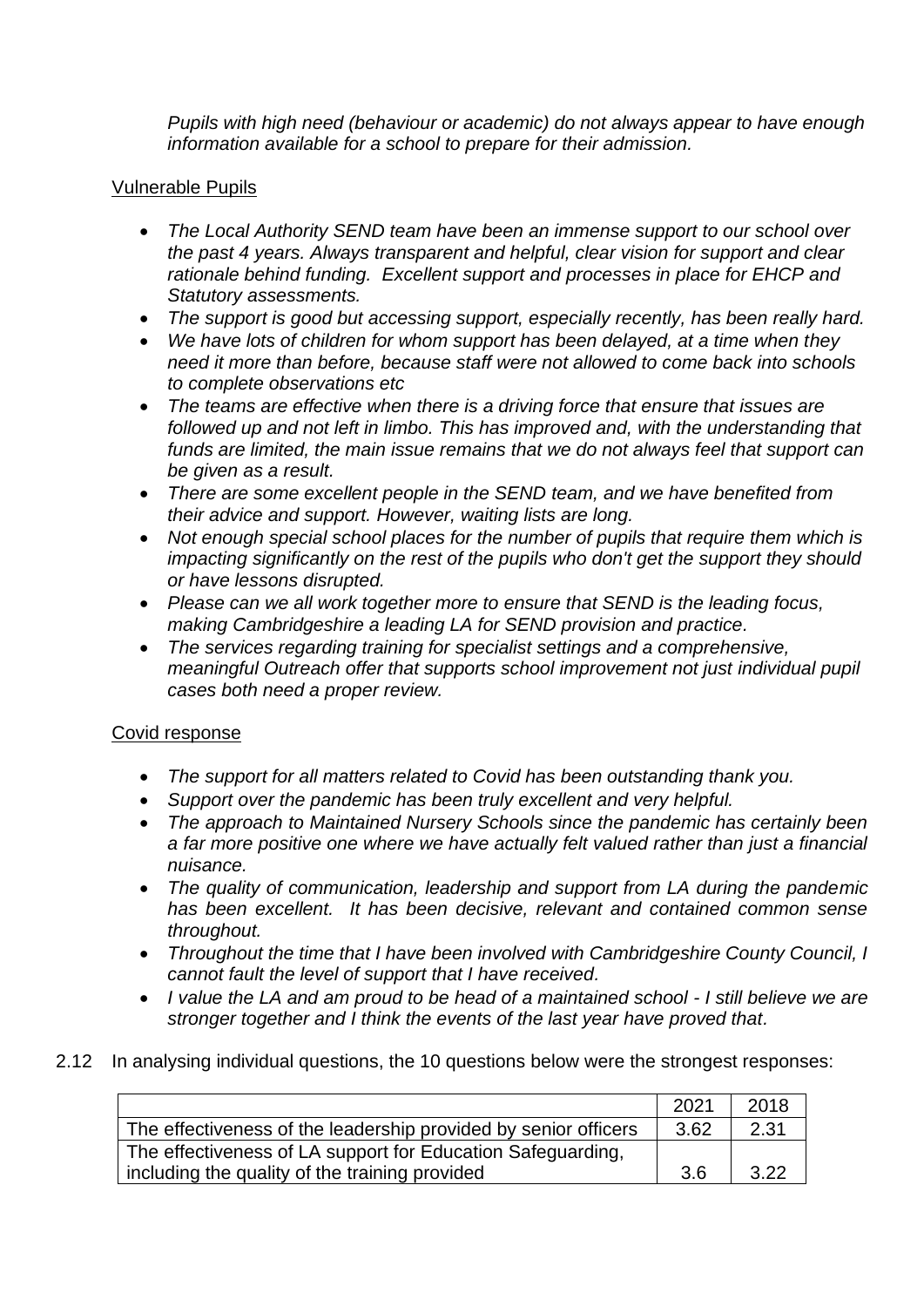| The effectiveness of your LA's communication with your school   | 3.59 | 2.22 |
|-----------------------------------------------------------------|------|------|
| The effectiveness of the leadership provided by elected         |      |      |
| members                                                         | 3.23 | 2.32 |
| The quality of financial support and advice provided by the LA  | 3.12 | 2.84 |
| The quality of the LA's support for the development of the      |      |      |
| <b>Schools Forum</b>                                            | 3.10 | 2.34 |
| Your LA's effectiveness in challenging your school to improve   |      |      |
| its performance                                                 | 3.09 | 2.15 |
| Your LA's knowledge and understanding of your school and its    |      |      |
| local context                                                   | 3.09 | 2.65 |
| The quality of your Local Authority's (LA's) strategic planning |      |      |
| for school improvement                                          | 3.07 | 2.08 |
| The effectiveness of LA support for looked-after children i.e.  |      |      |
| the Virtual School                                              | 3.05 | 2.59 |

2.13 The 10 lowest scoring questions are below:

|                                                                    | 2021 | 2018 |
|--------------------------------------------------------------------|------|------|
| The effectiveness of LA support for meeting the needs of           |      |      |
| pupils with English as an additional language                      | 1.75 | 1.97 |
| The effectiveness of facilitation of integrated joint working with |      |      |
| social care and health                                             | 2.08 | N/A  |
| The effectiveness of your LA's planning of school places           |      |      |
| (including SEND)                                                   | 2.22 | 2.04 |
| Your LA's management of the procedures for re-admission of         |      |      |
| excluded pupils                                                    | 2.29 | 1.70 |
| The effectiveness of LA intervention (Hubs etc) in supporting      |      |      |
| inclusion for vulnerable pupils                                    | 2.33 | N/A  |
| The efficiency with which statutory assessments of pupils with     |      |      |
| SEND are made                                                      | 2.35 | 1.78 |
| The effectiveness of LA support for Annual Reviews of              |      |      |
| EHCP's                                                             | 2.36 | N/A  |
| The transparency of your LA's asset management planning            |      |      |
| process and allocation of resources                                | 2.36 | 1.70 |
| Your LA's management of the procedures for Elective Home           |      |      |
| Education                                                          | 2.38 | N/A  |
| Your LA's planning of SEND provision to meet identified            |      |      |
| needs                                                              | 2.39 | N/A  |

2.14 Those areas indicated as N/A are new questions for this survey. An action plan to consider all aspects of the feedback is being developed and will form part of the next iteration of the education strategic plan. This will be reported in a future Service Director Report. The challenge of supporting the Covid-19 challenges has meant we have limited capacity to deliver our services.

#### Household Support Grant

2.15 A paper was brought to the October Children and Young People's (CYP) Committee to outline the overview of this government funded scheme and how it was intended to be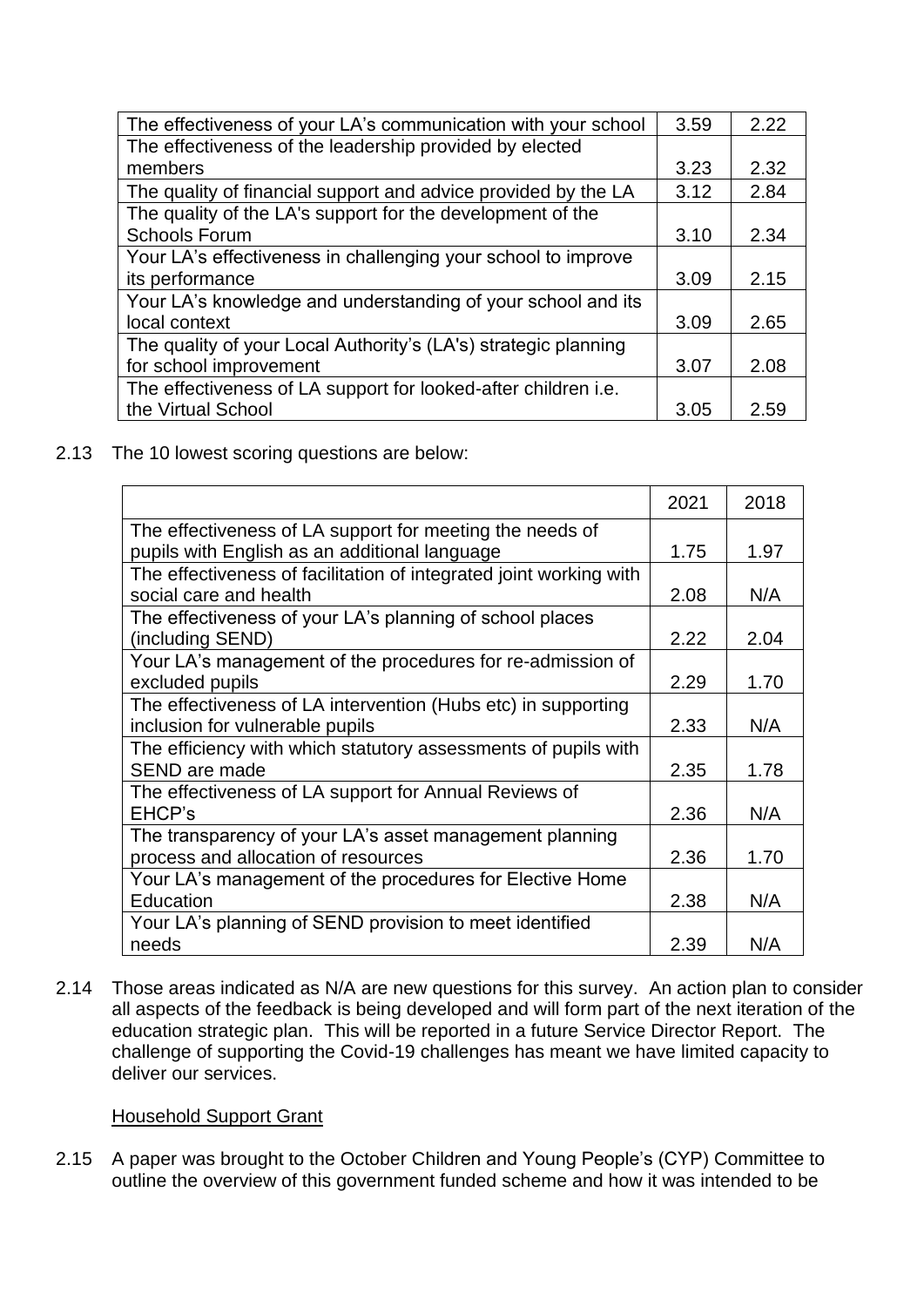operated locally. Agreement was reached over the direct food voucher scheme in the October meeting. The Communities, Social Mobility and Inclusion Committee considered the wider support scheme element of the Household Support Grant in its meeting on the 11<sup>th</sup> November and the develop outline of this scheme can be found in Appendix 1.

- 2.16 We had hoped to provide some more detailed information on take up but we are unable to do this because of data protection. 6% of the vouchers allocated over the summer holidays were not claimed. This is in line with previous rounds of the scheme. We believe a proportion of these relate to parents who choose not to claim but we remained concerned that some parents are unable to access the scheme. Every parent receives a text and email when vouchers are sent. We have had over 9,000 email contacts since the scheme started in December 2020 and we reply to all responses within 48 hours.
- 2.17 We are developing more detailed analysis of voucher take up that we will report in the new year but we are doing all we can to increase take up include resending all vouchers, asking schools to follow up with parents, emailing parents direct and undertaking targeted communication. In the last two rounds we have also written directly to parents in early years settings before allocating the vouchers and followed up where emails haven't been delivered. Information can sometimes be out of date. In this coming round (Christmas), we will also provide translated letters for the key communities.
- 2.18 In the October half term we provided
	- 16,764 vouchers for school age children
	- 1,850 vouchers for children in an early years setting
	- 106 vouchers for eligible children not in an education setting.
	- Over £10k was provided to FE / Sixth form college to provide funding for students for the half term period (post 16).
- 2.19 Any unclaimed vouchers will be reclaimed on the 3<sup>rd</sup> December and we will be following up all those unclaimed in November. We are currently concluding the procurement arrangements for the voucher scheme for the remaining period of the Household Support Fund (until Easter) and we are intending using the Crown Commercial Service RM6255 (established for this purpose) to deliver these to our families. This framework allows direct award to a provider. Moving to another provider would take additional resources and may delay the distribution of vouchers. The vouchers will be bought at face value or below.

|                    | $Jan-18$ | $Jan-19$ | <b>Mar-20</b> | Apr-20 | <b>Jan-21</b> | <b>Oct-21</b> | <b>Increase</b><br>since<br><b>March</b><br>2020 | $%$ of<br><b>Children</b><br><b>FSM</b><br>eligible<br>(Oct 21) |
|--------------------|----------|----------|---------------|--------|---------------|---------------|--------------------------------------------------|-----------------------------------------------------------------|
| East Cambs         | 1,029    | 1,349    | 1,697         | 1,838  | 2,138         | 2,254         | 33%                                              | 17%                                                             |
| Fenland            | 1,978    | 2,438    | 2,926         | 3,160  | 3,631         | 3,863         | 32%                                              | 28%                                                             |
| Huntingdonshire    | 2,121    | 2,715    | 3,546         | 3,811  | 4,430         | 4,599         | 30%                                              | 19%                                                             |
| <b>South Cambs</b> | 1,115    | 1,497    | 1,821         | 1,981  | 2,397         | 2,639         | 45%                                              | 11%                                                             |

2.20 The latest position on free school meal claims is shown in the table below. There continues to be a rise in the number of children eligible for free school meals.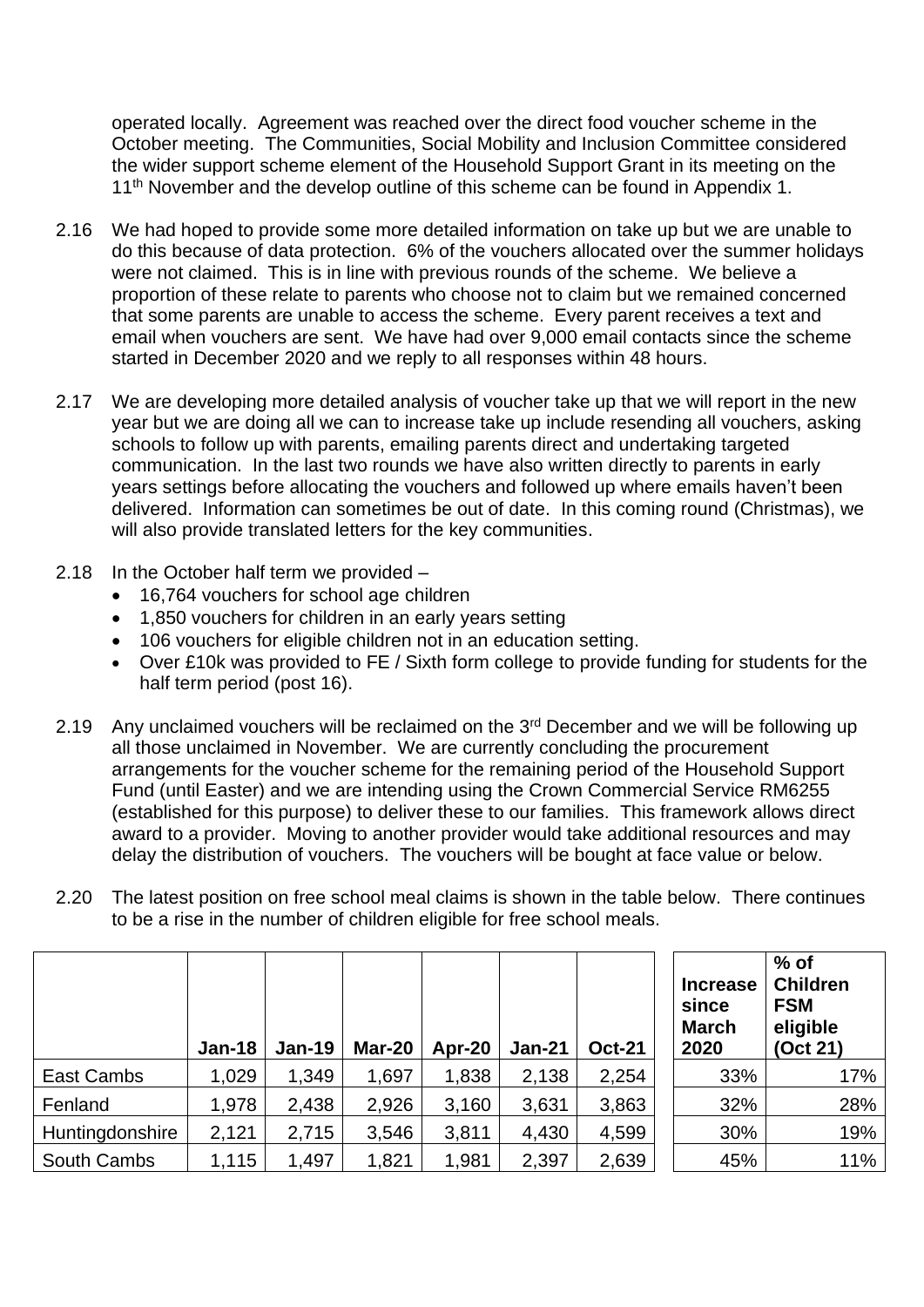| Cambridge City | 1,935 | 2,497 | 2,880 | 3,066 | 3,537 | 3,829                                              | 33% | 27% |
|----------------|-------|-------|-------|-------|-------|----------------------------------------------------|-----|-----|
|                |       |       |       |       |       |                                                    |     |     |
| Cambridgeshire |       |       |       |       |       | 8,178   10,496   12,870   13,856   16,133   17,184 | 34% | 19% |

# 3 Special Education Needs and Disability

- 3.1 In Cambridgeshire 4% of children and young people currently have an Education Health & Care Plan (EHCP). This is slightly higher than the national average. The growth in the number of pupils with SEND, and with an EHCP means that additional places will be required across the 0 to 25 age range.
- 3.2 In the next five years, this is likely to have the greatest impact on the secondary sector and potentially post-16 due to the Council's responsibility under the Children and Families Act to ensure provision for young people with special educational needs and disabilities up to the age of 25. A cross-Directorate working group has been established to produce and implement an action plan in response to current known need.

### Joint SEND Strategic Action Plan

- 3.3 [Everybody's Business'](https://www.cambridgeshire.gov.uk/residents/children-and-families/local-offer/about-cambridgeshire-s-local-offer/send-strategies-and-policies#:~:text=SEND%20strategies%20and%20policies%201%20SEND%20is%20Everybody%E2%80%99s,capital%20funding.%20...%203%20Schools%20and%20settings.%20) was developed with stakeholders and sets out what we want to achieve for children and young people with SEND and their families. There are three themes:
	- SEND is Everybody's Business
	- Identify and respond to needs early
	- Deliver in the right place at the right time
- 3.4 The Strategy is supported by an action plan which describes, in more detail, what success will look like and records the progress being made.
- 3.5 The Joint SEND Strategic Action Plan is being implemented utilising a phased approach. This allows agreed priorities to be extracted from the larger co-produced plan and focusses attention on impact and outcomes towards agreed priorities that have also been selected through co-production with all stakeholders. The Phased approach runs from May to May each year with the first Phase being implemented between May 2021 and May 2022 (there was a delay due to COVID). An interim progress report will be produced in November of each year. And new priorities will be agreed in March, annually, to ensure that the plan is ready to be implemented by May.
- 3.6 Phase One follows each of the three themes with a senior accountable sponsor responsible for each area and the agreed priorities that have been secured through ongoing coproduction:
	- 1. SEND is Everybody's business Senior Accountable Officer Toni Bailey, Assistant Director for SEND and Inclusion

Agreed Priorities:

• Local offer (due to be renamed 'SEND information Hub')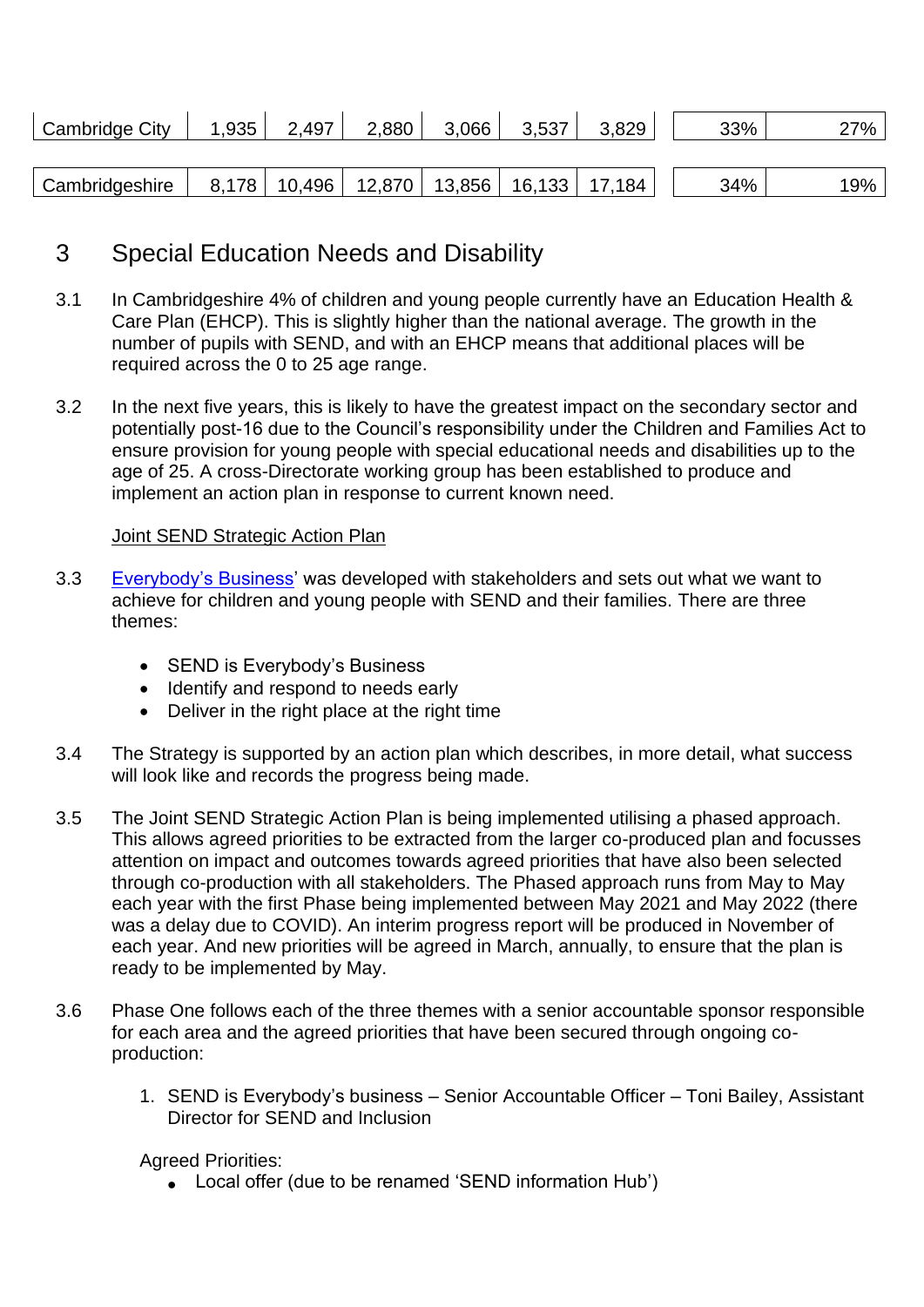- Communications (now with a bespoke working party group)
- 2. Identify and Respond to Needs Early Senior Accountable Officer Wendi Ogle-Welbourn, Executive Director, People & Communities

Agreed priorities:

- Getting Support Early
- Legal Compliance
- Role of the Designated Clinical Officer
- Preparation for Adulthood 18-25
- 3. Deliver in the Right Pace at the Right Time Senior Accountable officer Oliver Hayward, Assistant Director Commissioning

Agreed priorities:

- Joint Planning and Commissioning
- SEND Quality Assurance
- 3.7 There has been progress and impact across the plan and partnership approaches have served to support this progress. Further work is needed to highlight impact of the progress made, which will be collated to provide information and data for the mid-term progress report in November.

Joint SEND Pledge

3.8 The Joint SEND pledge outlines a set of principles and promotes commitment that will help us to deliver on the themes of the Joint SEND Strategy. The Pledge focusses on 7 outcomes based on everyone being able to:

Make transitions easy – **Healthy**  Deliver care as close to home as possible – **Safe** Nothing about me without me – **Respected** Have high expectations for me – **Aspirational** Identify my needs early – **Successful**  Include me – **Included**  Know that I am empowered – **Confident** 

- 3.9 You can see the full detail / document here: [Cambridgeshire and Peterborough SEND](https://www.cambridgeshire.gov.uk/asset-library/cambridgeshire-and-peterborough-send-pledge-march-2020.pdf)  Pledge - [March 2020.](https://www.cambridgeshire.gov.uk/asset-library/cambridgeshire-and-peterborough-send-pledge-march-2020.pdf)
- 3.10 We have shared the pledge with all schools and settings across education, early years, social care and health and we are recording who has successfully signed up to deliver the pledge. Currently, we have 367 settings who have signed up to the pledge, which is a positive start, but we have high ambitions to get as close as possible to 100% of settings signed up by the end of Phase One of the Strategic Action Plan.

#### SEND Transformation and Improvement Programme

3.11 Cambridgeshire County Council is delivering a new SEND Transformation and improvement programme focusing on early intervention for children and young people with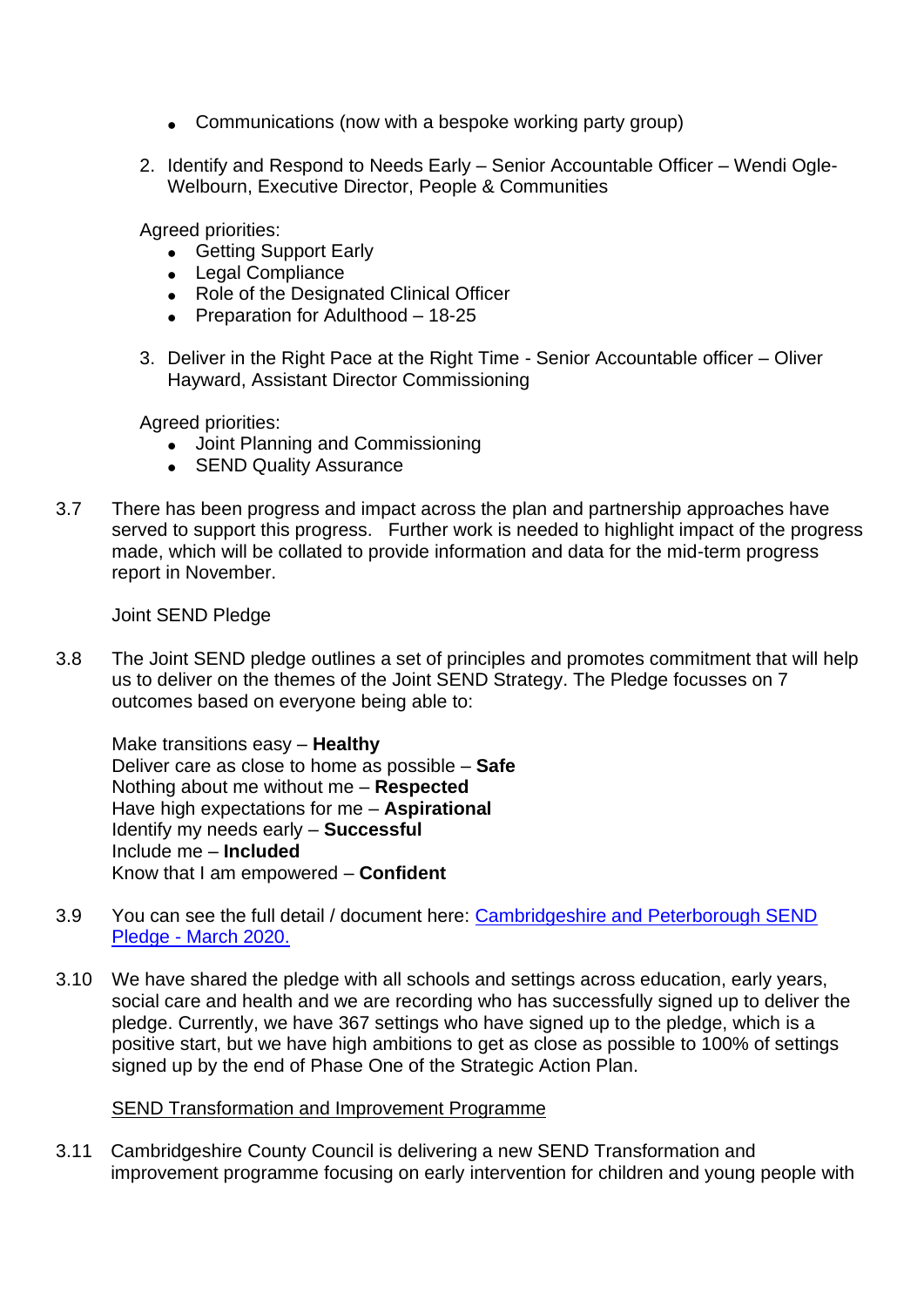SEND in Cambridgeshire. Our aim is to drive delivery of better outcomes for children and young people, through sufficiency of the right services delivered at the right time and in the right place and at the right cost. The SEND Transformation programme aims to:

- 1 Identify and respond to needs earlier to reduce the level of new demand for statutory support, an ambition set out in the SEND Strategy. A focus on earlier prevention, ensuring support is put in place as early as possible to support children and young people and their families with their needs.
- 2 Focus on ensuring our work reduces costs through improving outcomes for children and young people with SEND. Our transformation plan is underpinned by the idea that through improving outcomes and the wider SEND system, lower costs should result through more children and young people being supported at SEND support level, more young people being able to maintain placements within mainstream settings and those who do require specialist provision accessing this locally.
- 3 Reduce the escalation of need and minimise the current push to move children from mainstream to specialist provision. Supporting children to re-integrate within mainstream where better outcomes can be achieved.
- 4 Take a system wide approach, ensuring our transformation plan is connected to the SEND Strategy and supports delivery of a shared ambition with partners and communities.
- 3.12 We know that to achieve significant system improvement we need to do things differently, with transformation in SEND underpinned by the following principles:
	- Ensuring we have the right provision at the right time investing in early years and earlier prevention.
	- Embedding a focus on strengths and outcomes understanding the needs of our children and young people and commissioning provision that enables them to meet their outcomes.
	- Developing a system-wide view and collaborative working with partners, particularly health, as part of the children's collaborative to shape and deliver change.
	- Ensuring our processes enable transparent decision making, with the child at the centre.
	- Measuring and sharing our impact.
- 3.13 There is a continuing increase in the number of children and young people with an Education Health and Care Plan (EHCP), Cambridgeshire now has 5947 EHCPs. Trends for the future forecast a year-on-year increase in EHCPs, with a predicted 47% increase in the number of EHCPs by 2031, based on current trends.
- 3.14 As part of our planning, we have developed a number of scenario for our future trajectory for SEND that outline our ability to meet our aspiration and manage the challenge of rising numbers.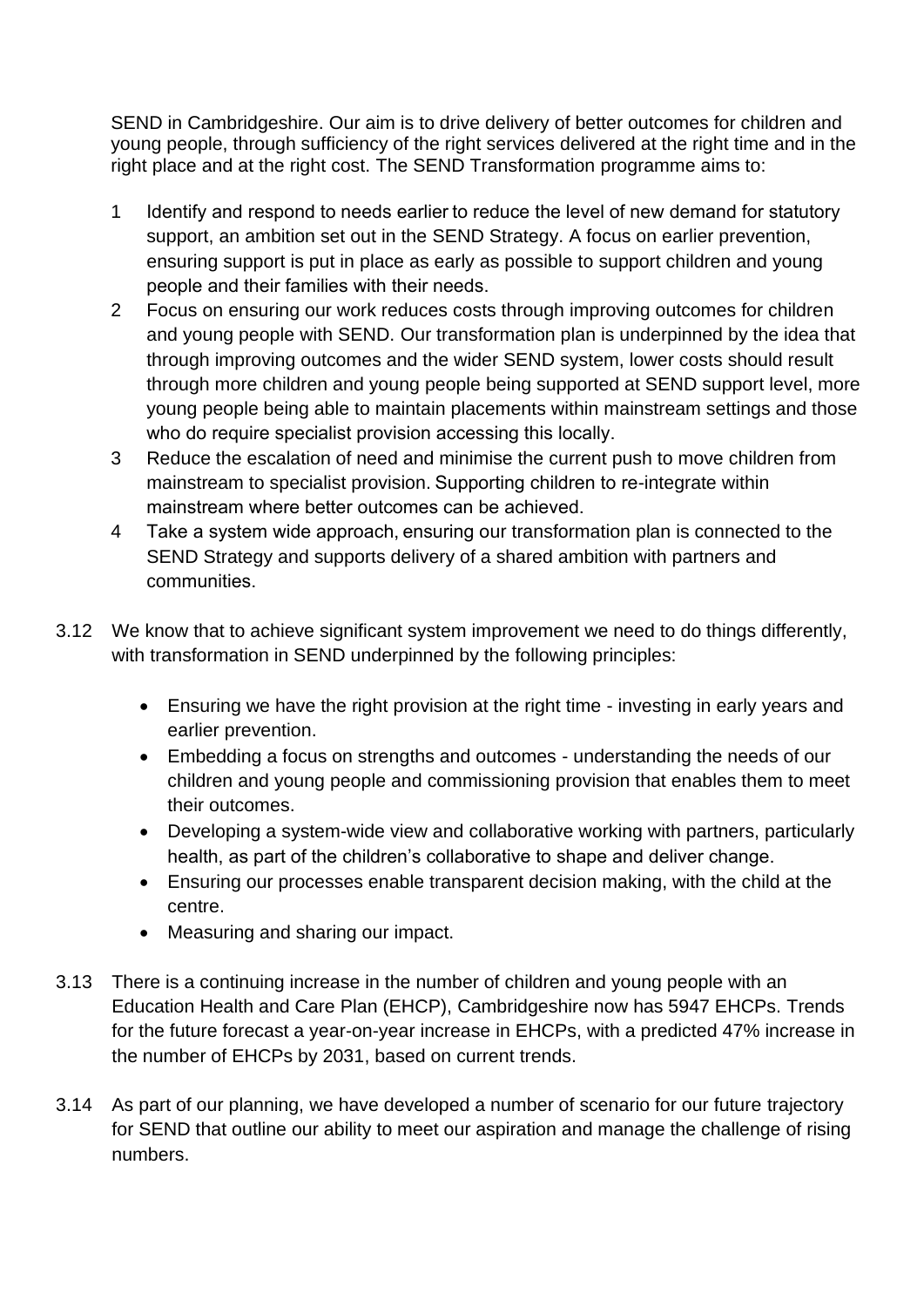- 3.15 The transformation programme is based within a scenario that will not bring spend in line with High Needs Block allocation, however it is considered the most realistic and deliverable option:
	- Emphasis on early intervention and changing behaviours early in the system;
	- A reduction in the number of requests for EHCPs, through a strengthened SEND support offer and improved inclusion within settings;
	- A reduction in the number of plans being issued through more robust, strengthsbased decision making;
	- Greater inclusivity within mainstream settings, enabling more children to remain in settings and able to return from specialist settings;
	- Transparent decision-making and clear expectations around funding.
- 3.16 The programme will consist of a series of workstreams to shift system behaviours, to manage demand, improve local provision and processes and consequently reduce spend. The workstreams are:
	- Changing the Conversation Embedding a strengths-based, person-centred approach to conversations across the education, health and care system to enable positive, sustainable change which focuses on keeping children supported in their local setting where possible.
	- Mapping Provision Developing a strategic view of provision to inform what is needed, developed and possible against the emerging needs,
	- SEND Support Designing a SEND support system, toolbox, and a shared understanding about what can be provided in mainstream settings.
	- Tuition Review existing arrangements to ensure that tuition and alternative provision is used appropriately and consistently.
	- Outreach Model To facilitate supporting children and young people with SEND in mainstream provision through Special Schools outreach and sharing of their best practice.
	- Enhanced Resource Bases (ERBs) Confirming the commissioning arrangements for ERBs and develop a Cambridgeshire offer for ERBs with effective service level agreements in place.
	- Social Emotional and Mental Health Working with health colleagues in the children's collaborative to deliver enhanced mental health support to schools and other education settings. Developing specialist provision for pupils with SEMH needs on primary school sites. A clear and consistent approach to monitoring, challenging and supporting schools and settings. A primary school network of early intervention and prevention support services. This will improve outcomes for children experiencing SEMH needs while remaining in mainstream education.
	- Preparing for Adulthood Ensuring focus across the SEND system on preparing every child with SEND to successfully transition into adulthood. Developing a clear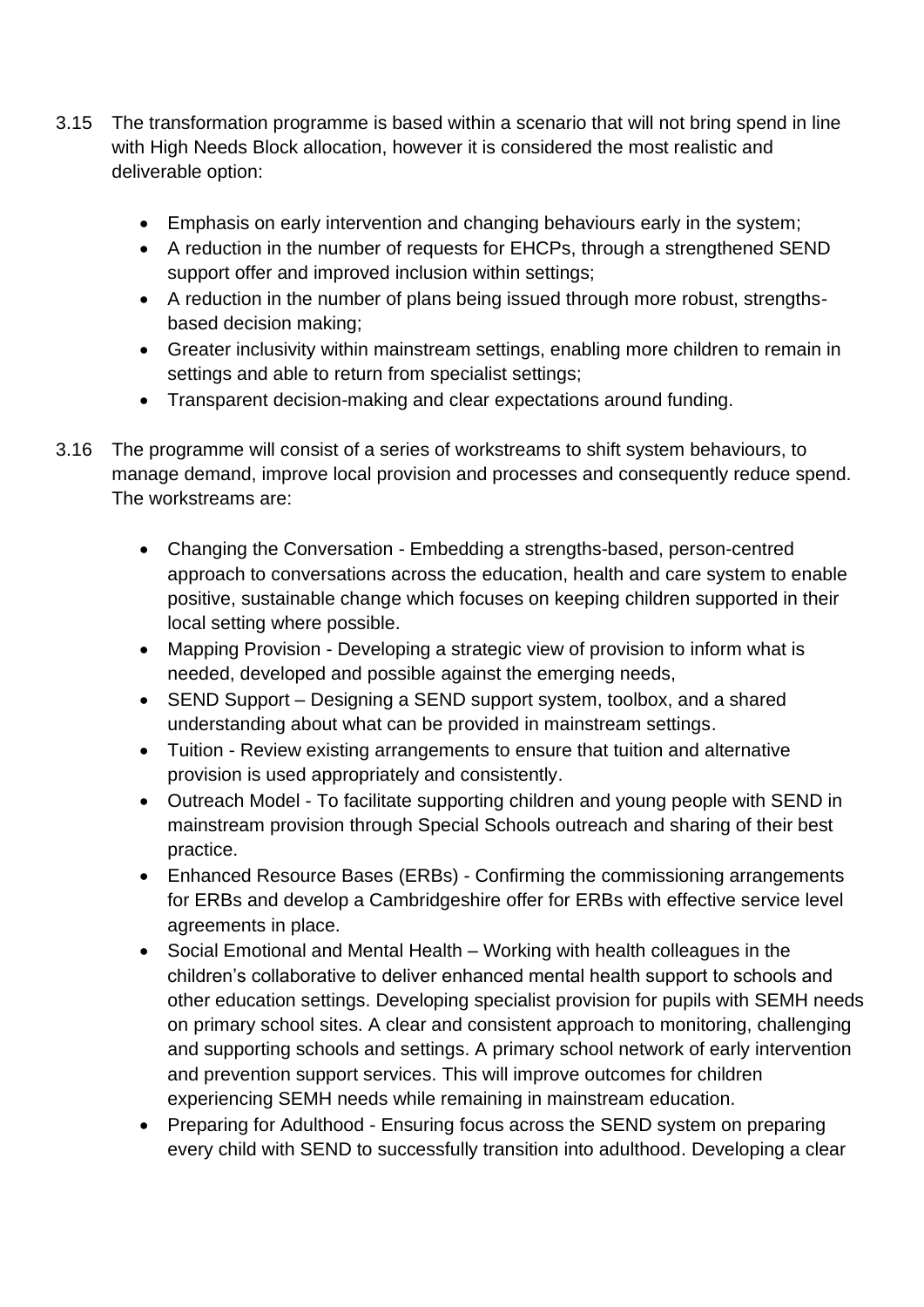information and supported employment/internships offer with alignment to the inhouse job coaches.

- System Design to redesign and simplify the SEND system to improve navigation for parents/carers and improve consistency in access and provision.
- Banding & Descriptors to transform our funding systems to include banding & descriptors of need so there is transparency and flexibility to meet needs.
- Valuing SEND exploring the potential of introducing the Valuing SEND tool or similar approach, to settings to enable holistic and strengths-based conversations, a better understanding of individual and cohort needs, and how settings are able to meet this.
- Panel Redesign redesigning our panel decision making structure, developing consistent, transparent and strengths-based multi-agency decision making from assessment through to issue of plans.
- Annual Review improvement improving our annual review process to ensure these are timely, outcome-focused and of high quality, improving confidence in the system and increased transparency in decision-making
- Legal Review enabling better use of council resources and more effective joint working with professionals by involving the right professionals at the right time to reduce escalation of cases to legal proceedings.
- Early Years to integrate areas of development into the SEND Transformation programme (further scoping required)
- 3.17 In addition to the workstreams detailed above, we have identified the following enabling activities that will support us to deliver change:
	- SEND case management system procurement and implementation of a SEND case management system to improve the SAT team's ability to process cases and reduce the backlog on an ongoing basis.
	- Trajectory Management development and embedding of a trajectory management approach and mechanisms for capturing and sharing programme impact.
	- Workforce roles, responsibilities, and development All people in the SEND system are clear about their role and the role of others and how they each add value to every child with SEND.
	- Communications and engagement To build effective relationships across the system, to support engagement and buy-in to the programme, to manage communications aligned in content and timing of activities within the programme.
	- Quality Assurance Focus on the continuous improvement in the quality of services delivered.
	- Data quality to improve the quality of data recording about EHCP process and placement, delivering new processes for recording activity and finance.
- 3.18 We are making progress against this plan with actions including –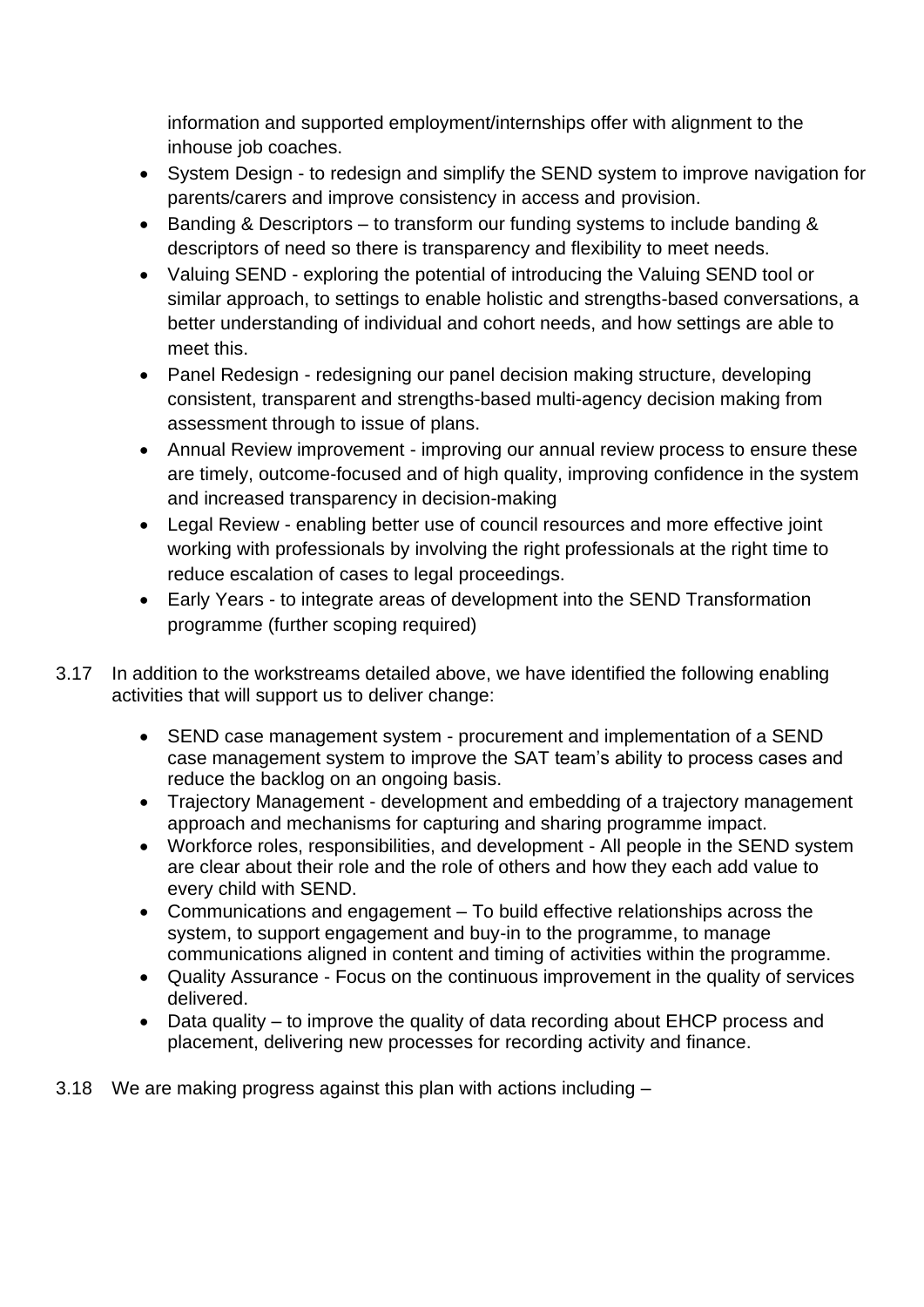- Programme mobilisation including establishment of governance and reporting arrangements, prioritised programme plan, identification of workstream senior responsible officers and leads, plus communications and engagement plan.
- Business case developed and going through approval process.
- Engagement and launch sessions held including Headteachers, SENCOs and Governors, with further sessions planned throughout October and November. Engagement with the launch events has been incredibly positive with offers for support and expressions of interest for secondment opportunities.
- Statutory Assessment Team Management Consultation completed with the addition of various roles and increased management capacity.
- SEND support work underway and planning for initial focus groups.
- A new outreach model is being developed with close collaboration between special schools in Cambridgeshire and the SEND District Teams. Final arrangements are being worked through and mainstream schools will be contacted with the new offer this term.
- Roll-out of our strengths-based practice / behavioural science approach 'Changing the Conversation' with the Additional Needs Team has begun.
- 3.19 There remains significant challenge around the Finance position. The High Needs Block has a forecast in-year pressure of £13.6m for 2021/22, this will add to the current Dedicated Schools Grant cumulative deficit of £26.4m. Investment is required to bring in capacity, skills and expertise to deliver the transformation programme. We are looking at a mix of new roles and internal backfill arrangements, external partners and corporate colleagues to provide a blended delivery team. This provides added benefits of drawing on existing skills, and subject matter expertise, as well as offering development opportunities and skills and knowledge exchange. The Statutory Assessment Team and Educational Psychologists have recently had an investment in staffing to ensure frontline business as usual activity is more resilient and able to manage the increasing demand.
- 3.20 In recognition of the ongoing challenges, Schools Forum agreed in their meeting on the 5<sup>th</sup> of November to contribute around £2.1m to elements of the project including pump priming the investment needed to get new provision established as an invest to save initiative.
- 3.21 We are maintaining a risk register as part of the programme and the key areas of delay, challenge and risk have been identified as being -
	- We have limited management oversight capacity which will impact on the Transformation Programme capacity. Managing business as usual activity alongside transformation will be a challenge throughout the programme.
	- Partner capacity to engage due to continued focus on covid.
	- While we have prioritised and sequenced the programme of work. The risk remains that we may have been too aspirational with our time frames and workstreams may take longer than we anticipated.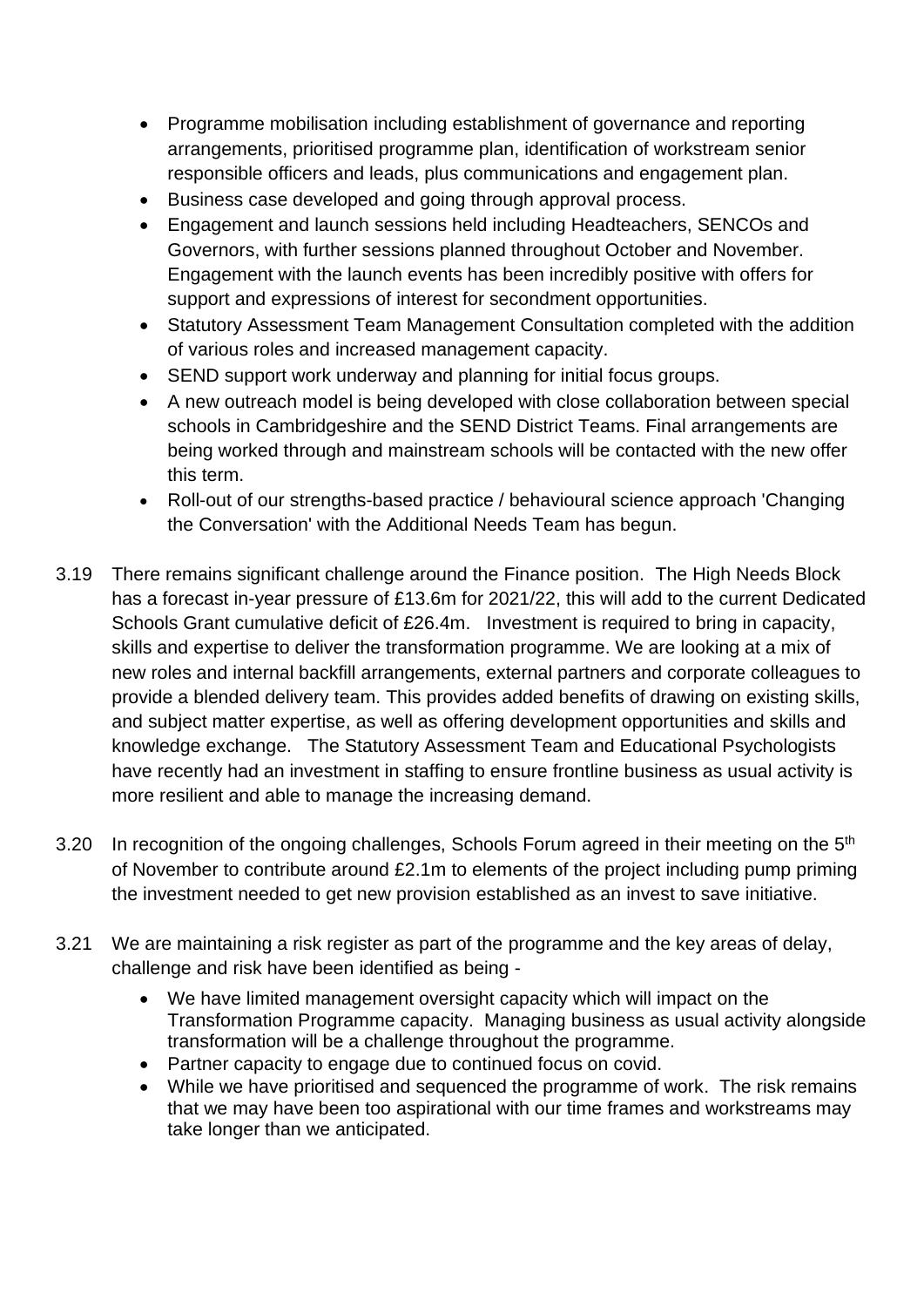• Lack of quality data may reduce progress on trajectory management and impact other workstreams.

# 4 School and Setting Improvements

### Cambridgeshire School Improvement Strategy

- 4.1 The result of the survey show that changes are being delivered in the LA. Our more recent focus has been on developing our approach to School Improvement and it was noted in the feedback from Headteacher that this area required further clarity. Appendix 2 outlines our proposed school improvement strategy and approach to tackling under performance.
- 4.2 The proposed strategy outlines 3 priorities:
	- Covid-19 response recovery, which includes developing leadership and supporting well-being.
	- Ensuring schools have a broad curriculum that is relevant to their context
	- Ensuring end of key stage outcomes in English and Maths continue to improve, and improve outcomes for disadvantaged and vulnerable groups in all phases and close the gaps between them and other pupils in the country and nationality
- 4.3 It is our intention to consult schools on this strategy before finalising in the new year. Comments are welcomed from the committee on this document.
- 4.4 More widely, the focus of our school improvement team this term has been:
	- Headteacher performance management is nearly complete. This has been an interesting exercise and identified areas for further development within the team e.g. governor training to ensure governors are aware of their responsibilities.
	- Linked to the point above, governor training has continued and there is also a renewed focus on what we know about our governing bodies as well as ensuring that governing bodies are clear on their roles and responsibilities and are ready for Ofsted where an inspection is due.
	- We have had an increased take up of our Primary Offer this year so capacity is very stretched but it is brilliant that we are able to work with more of our schools in a broader capacity. We have three seconded heads who are working with us to support our schools too.
	- Safeguarding has continued to be a priority and is a feature on all School Improvement Records (the new notes of visit.) The School Improvement Records now provide a running commentary of visits in one document so schools receive an updated version after each visit rather than individual notes of visit. There has already been lots of positive feedback from schools about this new format.
	- Our Continuing Professional Development (CPD) offer has continued, mainly online but face to face in some instances, and we have seen a very good take up particularly for English and maths subject leader training.
	- The PE Adviser has recently won a grant of £25,000 to promote and provide swimming lessons for non-swimmers in year 7. It is a statutory part of the primary curriculum that pupils can swim 25m and know water safety by the time they leave year 6. However, this was difficult in the pandemic with pools shut.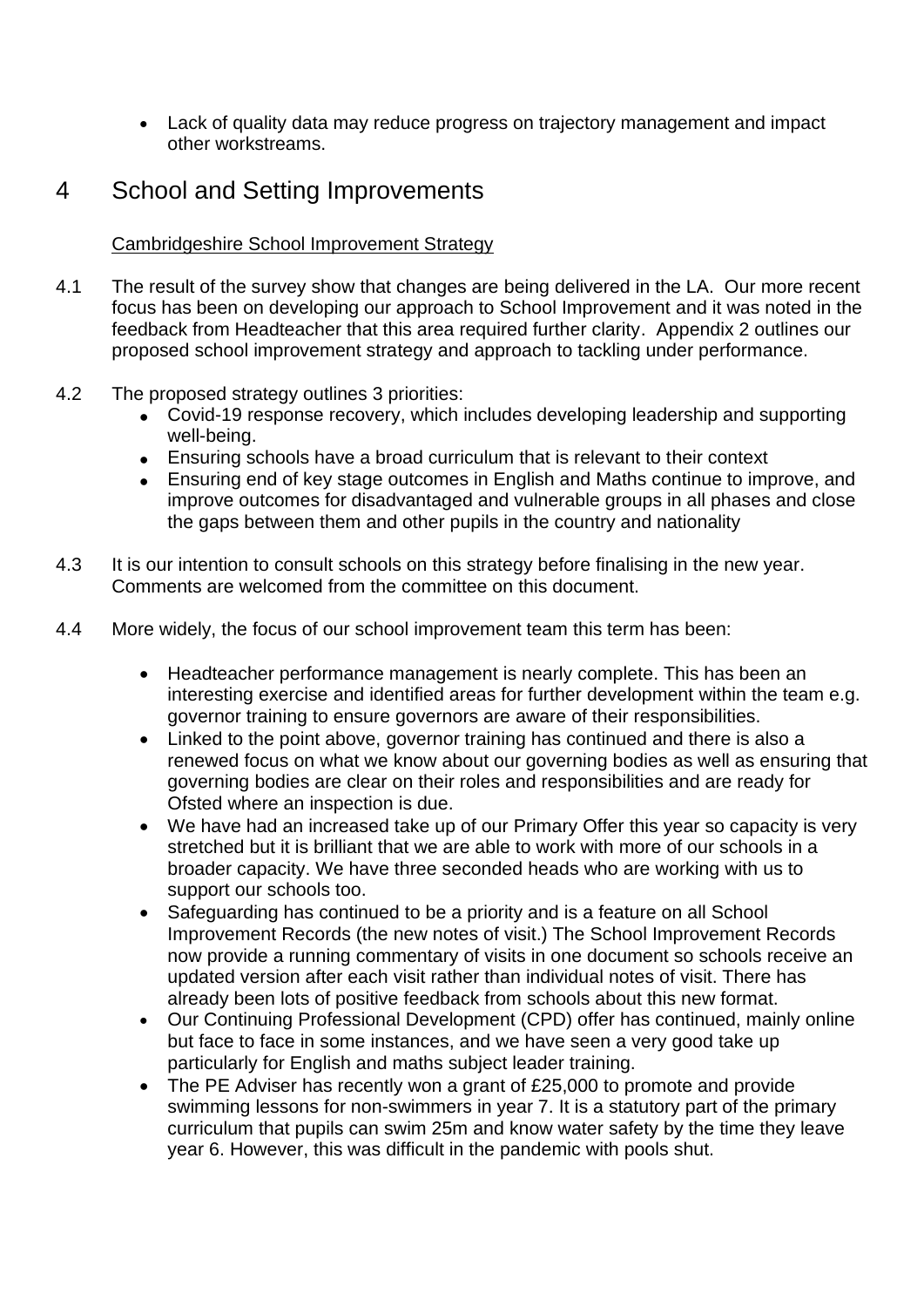• Headteacher recruitment has continued and we have appointed substantive heads for 3 of our maintained schools. We have had to readvertise two roles due to a lack of suitable candidates.

#### School Governance

- 4.5 Three Interim Executive Boards remain in operation in Cambridgeshire. One of these is currently being shadowed by the new Governing Body, who will return from January 2022. The remaining two Interim Executive Boards are scheduled to conclude at Easter 2022, with shadowing opportunities being arranged for the Spring Term to promote transition.
- 4.6 Governor Training has remained virtual during Autumn Half Term 1, aligned to the risk posed by gatherings of different people. The decision has also been taken to continue this approach for Autumn Half Term 2 given the current prevalence of cases within the locality. The Local Authority now advises a preference for meetings and monitoring to continue virtually but has allowed for localised decision making amongst Headteachers and Chairs of Governors based upon school specific circumstances and Risk Assessments. Some schools have therefore returned to meetings in person.
- 4.7 The School Governance Team continue to work alongside schools, their leaders and governors across the County. They are currently prioritising re-implementing Pre-OFSTED Governance Checks to consider school's readiness for inspection, which is particularly significant as the inspectorate have now recommenced a structure of inspection visits, following changes to the process during the pandemic.

#### Breakfast and After School Club Provision in Cambridgeshire

- 4.8 In May, the Joint Administration outlined in their Joint Administration agreement their commitment to work with schools and partners to widen the network of breakfast clubs in schools during term-time. The impact of free or differentiated subsidised breakfast club places (either for individuals or whole school) and the link to improved attainment for children facing food poverty is well researched (see appendix 6 for more information). We have began the process of developing proposals and this section outlines the progress to date.
- 4.9 In Cambridgeshire 73% of primary phase schools have breakfast club provision, they are a blend of registered third-party providers and directly school run paid for services that serve working parents. All but a few breakfast clubs are fee paying, the majority charge between £2.00 and £7.00 per session.
- 4.10 Additionally, 73% of primary phase schools have after school club provision, with the same provider type blend as breakfast club provision. Most of these schools provide both access to breakfast and after school clubs, but these may be offered by differing provider types (breakfast club may be school run and after school club may be run by a private provider). All after school clubs appear to be fee paying and range from £3.50 for a short session to £13.05 for a later pick up.
- 4.11 There are a number of childminders who also provide breakfast and after school club provision on an ad-hoc basis.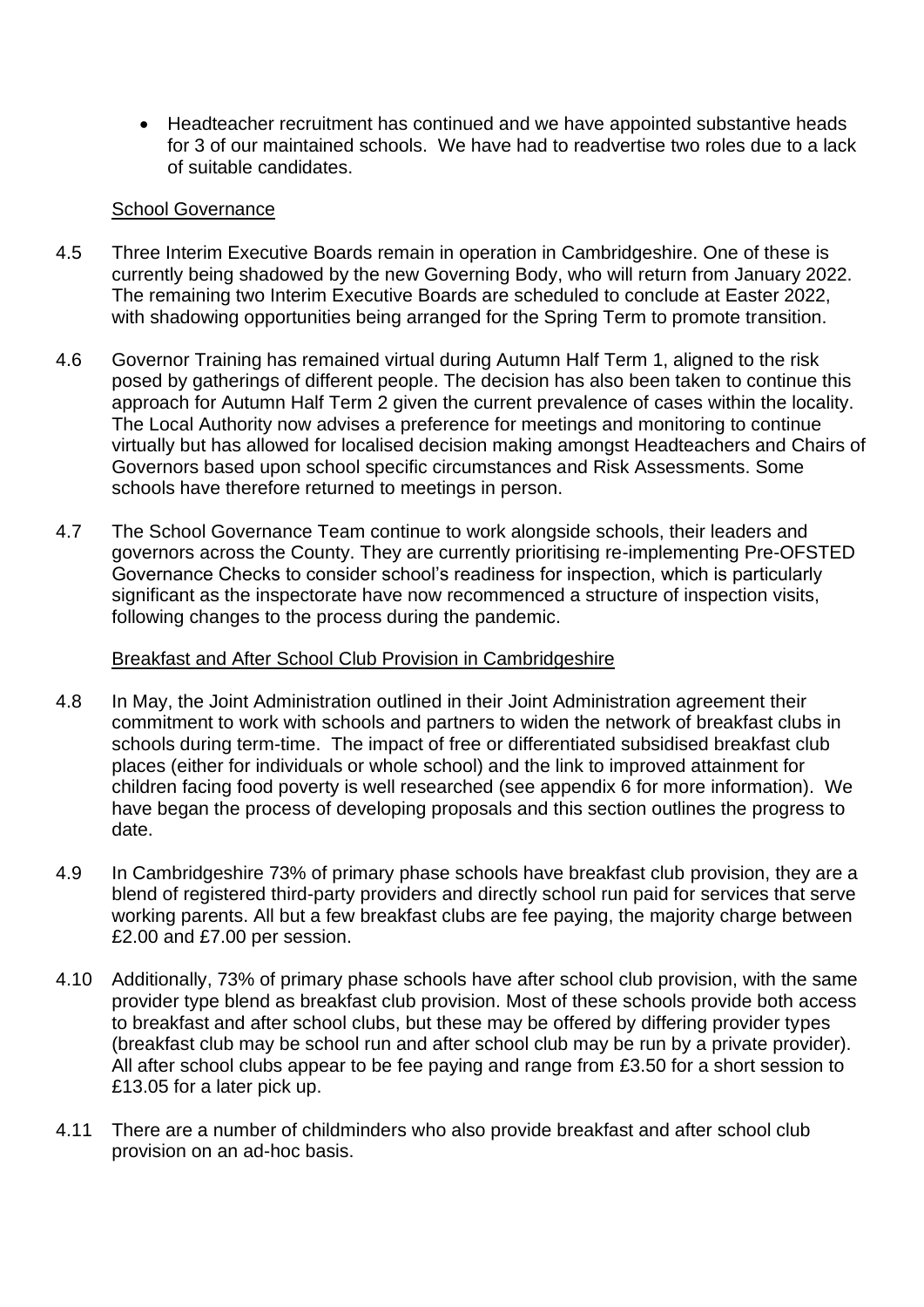- 4.12 To build breakfast club capacity cross communities we propose the following next steps:
	- Work with charities, businesses, early help, settings and schools to develop how to target and offer free places in otherwise affluent areas [\(Pockets of Poverty\)](https://dera.ioe.ac.uk/10991/7/DCSF-00170-2010_Redacted.pdf)
	- Create a development toolkit for schools and settings
	- Map Free School Meals (FSM) data against areas of no provision and target new development
- 4.13 A further update will be brought in the new year updating these actions.

# 5 Capital and Place Planning

### Local Authority Education Organisation Plan

- 5.1 The Council has a statutory duty for place planning across the 0-19 age range:
	- To ensure there are sufficient and suitable childcare places for parents to be able to work and train and to ensure there are sufficient childcare places for families to access their funded entitlements (Childcare Act 2006).
	- To provide a school place for every child living in their area of responsibility who is of statutory school age and whose parents want their child educated in the state-funded sector (Section 14 of the Education Act, 1996).
	- To secure sufficient and suitable education and training opportunities to meet the reasonable needs of all young people over compulsory school age but under 19 (or under 25 with a learning difficulty) in their area (Apprenticeships, Skills, Children and Learning Act, 2009).
	- To have regard to the need to secure special educational provision for pupils who have special educational needs (Section 14 of the Education Act, 1996).
- 5.2 Cambridgeshire is one of the fastest growing counties in the country with almost 50,000 new homes planned in total across the City's five districts by 2031. This means that there continues to be a significant pressure on education places.
- 5.3 The Council's Education Organisation Plan provides details of the pressures which have been identified and the actions planned in response, to ensure these duties can be met over the next five years. The latest document, which is updated on an annual basis, was published in September – see Appendix 3 for details.

Early Years and Childcare

- 5.4 In line with Council policy, new schools on large developments are built with early years' facilities to ensure sufficient places exist for the earliest occupants of a development and help to alleviate the pressure on existing settings. This includes:
	- Marleigh (Cambridge City)
	- Northstowe (South Cambridgeshire)
	- Bourn Airfield (South Cambridgeshire)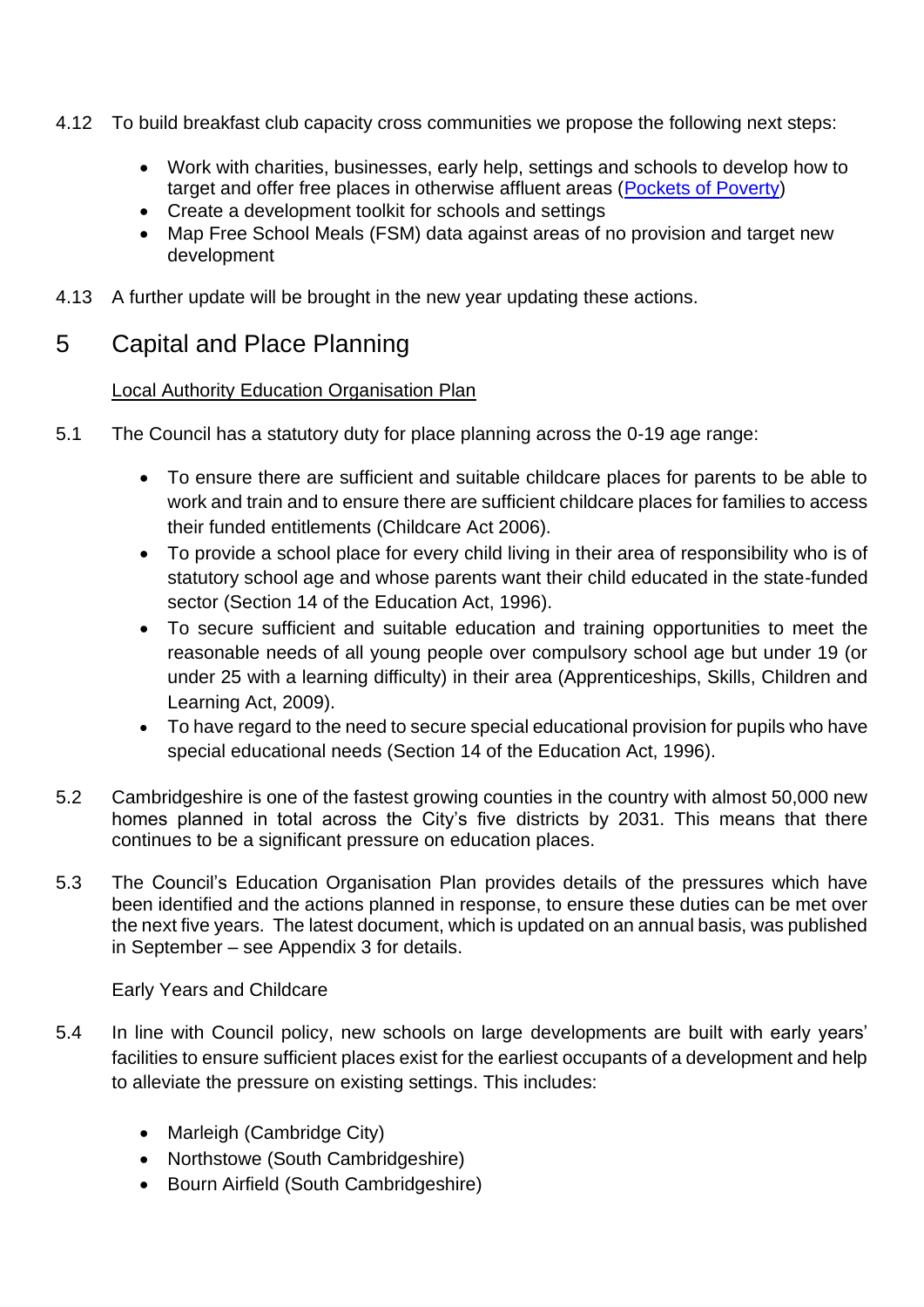- Genome Campus (South Cambridgeshire)
- Waterbeach New Town (South Cambridgeshire)
- St Neots Eastern Expansion (Huntingdonshire)
- 5.5 In established communities, pressures have been observed within the North of Cambridge City, Trumpington and Ramsey. Additional childcare is now required in these areas which offers the full range of funded childcare entitlements, including childcare for funded two-year olds.
- 5.6 The Council publishes a Market Position Statement (MPS) which sets out the priorities for the development of early years/childcare provision across the county. Through these statements, all providers, regardless of their governance model (e.g. childminder, private, voluntary, independent, school or academy), are invited to expand or develop new early years and childcare provision to meet the identified pressures. The latest update was released in January 2020 (see appendix 4) and we have begun work on a new childcare sufficiency assessment and one of the outcomes will be an update of the MPS.

Primary and Secondary Provision

- 5.7 The different pressures on available education places require a range of approaches to commissioning school places. These include local area reviews, new development negotiations and working in partnership with other key stakeholders such as the Department for Education (DfE).
- 5.8 In recent months, the Council has launched a Presumption Process for two new schools; a 3FE/630 place primary school to serve Waterbeach New Town, and a 1FE/210 place primary school to serve the village of Sawtry. Both schools are expected to open in September 2023.
- 5.9 The Department for Education (DfE) have also approved two schools to pre-implementation stage of its Free School Programme. This includes a 2FE/420 place primary school to serve Marleigh, a development to the north of Newmarket Road which is expected to open in September 2022 and an 8FE/1,200 place secondary school to serve the development at Alconbury Weald with the opening date yet to be confirmed.
- 5.10 Expansion projects are also planned at The Pathfinder C of E Primary School (Northstowe) to reflect the growing community at Northstowe, Littleport Primary School (Littleport), Ermine Street Church Academy (Alconbury Weald) and Cambourne Village College (Cambourne).

Post-16 Provision

- 5.11 In 2019/20, the Council's Research Team, in conjunction with commissioning and delivery partners, undertook a county-wide review of post-16 provision in response to forecast growth in the numbers of 16- and 17-year-olds.
- 5.12 The review concluded that the combination of planned new provision (Alconbury Weald, Cambourne and Northstowe) and proposals put forward by the sector during the review, are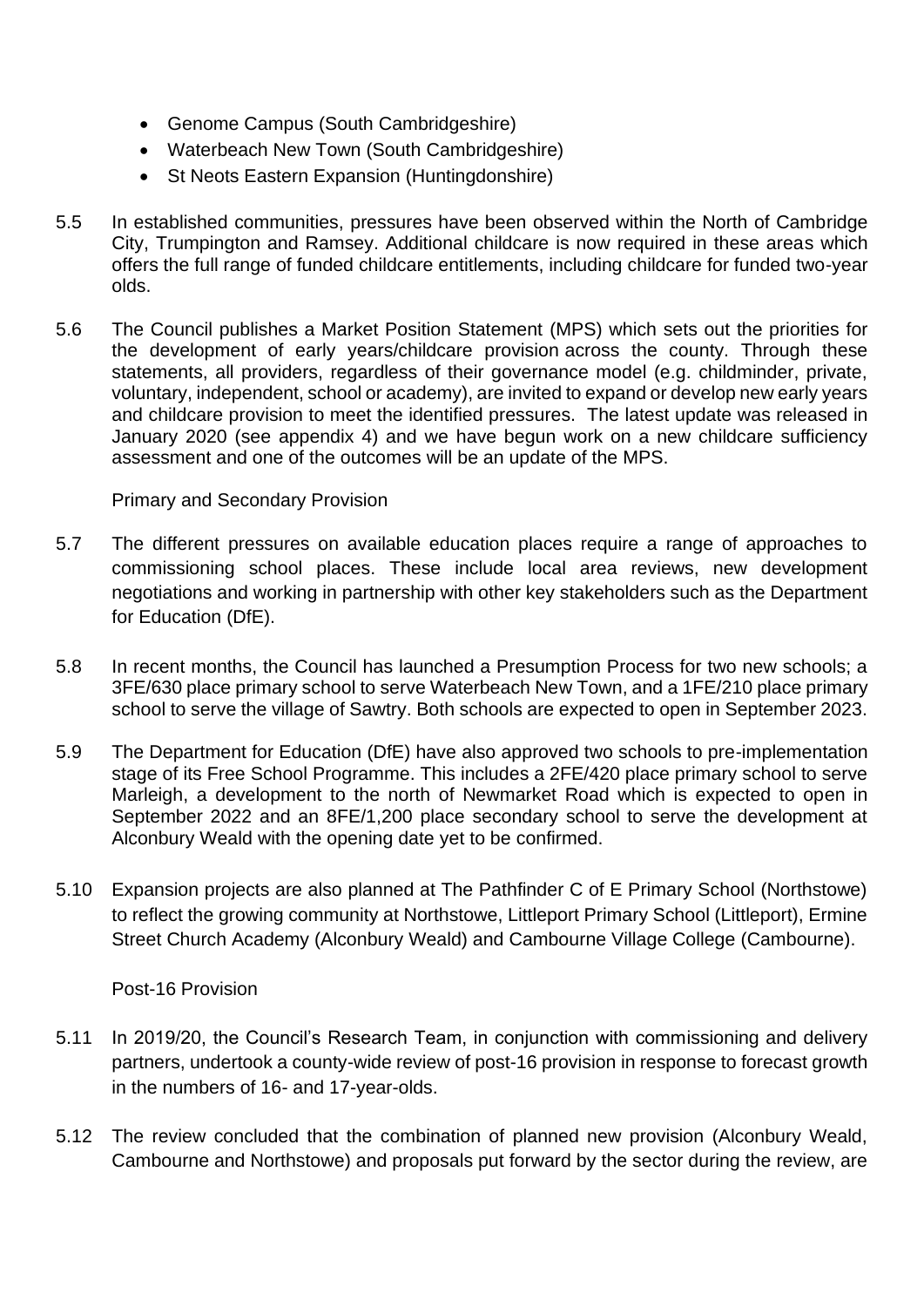sufficient to expand the supply of post 16 places to meet the forecast demand across the County and will also continue to provide some market flexibility.

#### Small Schools

- 5.13 The organisation of educational provision is under constant review as part of the discharge of the Authority's statutory duty to ensure an appropriate match between the supply of, and need for, school places.
- 5.14 When OfSTED inspected the Authority in January 2004, inspectors advised the Authority to establish a clear definition of a small school as a means of strengthening its position when planning any reviews of its primary educational provision.
- 5.15 In response, in June 2004, the then Education Spokespersons endorsed an officer recommendation that the Authority's definition of a small primary school would be one with fewer than 100 pupils. In addition, the Spokespersons agreed that for schools falling within this category and forecast to remain so for the foreseeable future, alternative operational models would be explored, including federation, amalgamation and closure.
- 5.16 It was felt that the Authority needed to retain the option of closure in the event that following a review, this was judged to be the best and/or only option, taking account of the circumstances of the case. In reaching this position, Members took account of the government's presumption against closure of small rural primary schools.
- 5.17 In the intervening period, alternative models of school organisation and leadership have been and continue to be explored and, in some cases implemented, in response to challenges and pressures faced by some of the Authority's smaller schools including:
	- falling pupil rolls
	- limited demand for places from the school's catchment area
	- the ability to deliver and sustain a balanced budget
	- difficulty in recruiting teachers and/or governors
	- higher expectations around pupil attainment and associated standards of teaching and learning
- 5.18 Reviews have also been undertaken in cases where the Authority has concerns of standards of teaching in learning.
- 5.19 Size is not a pre-determinant of the quality of teaching and learning which takes place in a school or of the experiences of the children on roll. However, the smaller the school and the size of year groups can create particular challenges for both staff and pupils.
- 5.20 In recognition of the challenges and pressures which small schools can and do face, officers now consider that any school with fewer than 150 pupils should be classified as a small school. This is in line with the Department for Education's (DfE's) guidance.
- 5.21 At the current time, there are 35 schools across Cambridgeshire which would meet the definition of a small school, 18 of which are Church of England primary schools. A small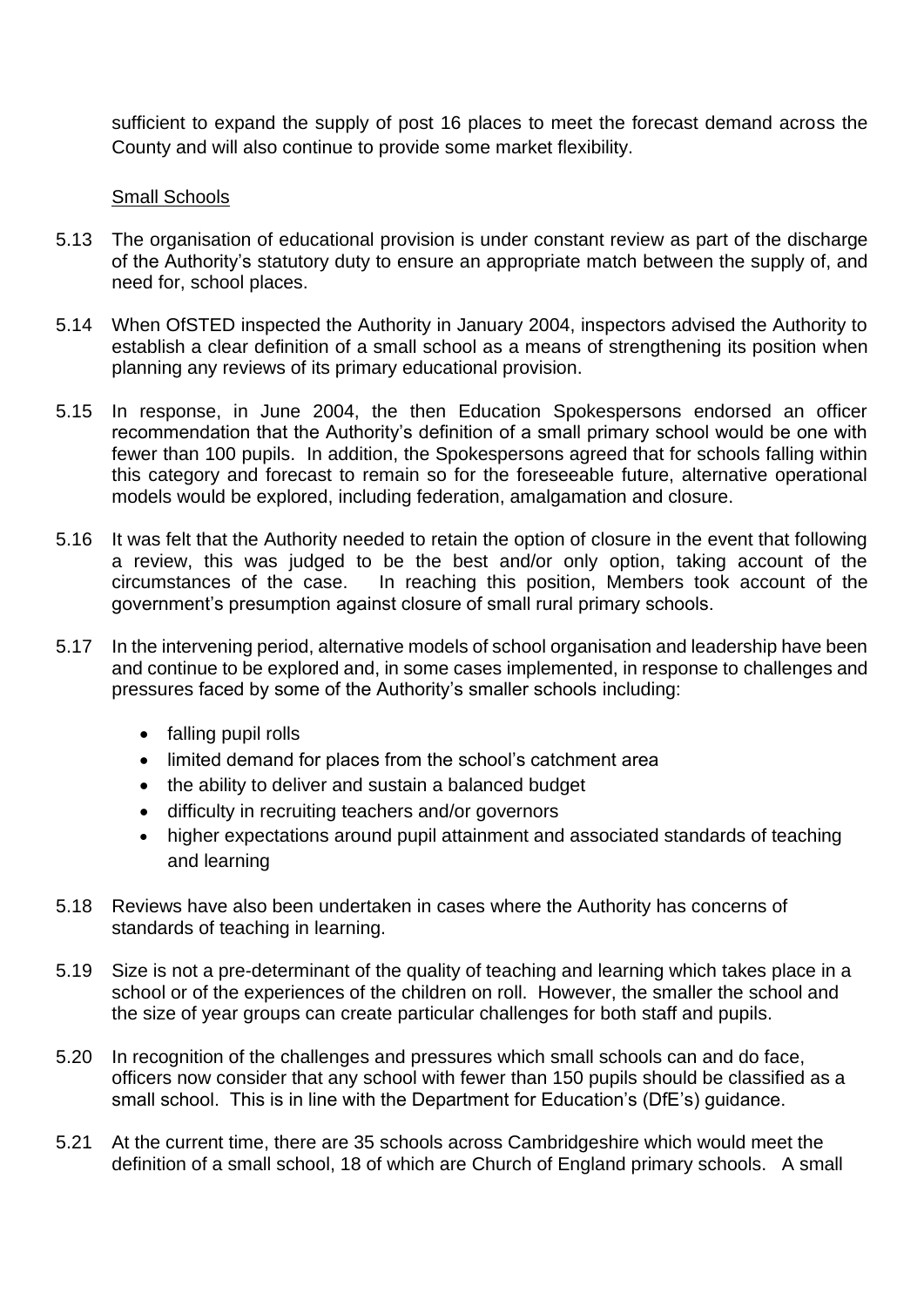group of officers working in partnership with the Director of Education of the Ely Diocese have developed a draft checklist to inform the Authority's approach to future reviews and decisions in respect of small schools. This checklist can be found in Appendix 5.

5.22 An initial briefing and engagement session has been held with the chairs of governors of the schools concerned to get them to start to think about the alternative organisational and management options available. Follow up sessions need to be planned alongside targeted work with those schools identified as facing the greatest pressures to remain financially and educationally viable as 'standalone' schools.

# 6. Alignment with corporate priorities

- 6.1 Communities at the heart of everything we do
	- Schools and early years settings are at the heart of communities. Ensuring effective recovery from Covid-19 will support communities getting back to normal.
- 6.2 A good quality of life for everyone
	- Providing high quality education should enhance the skills of the local workforce and provide essential childcare services for working parents or those seeking to return to work. Schools and early years and childcare services are providers of local employment.
- 6.3 Helping our children learn, develop and live life to the full
	- The funding will support the most challenging families on low income to support feeding their children during the school holidays.
- 6.4 Cambridgeshire: a well-connected, safe, clean, green environment
	- There are no significant implications for this priority.
- 6.5 Protecting and caring for those who need us
	- Education is the major universal service the council provides as all children are required to access education. School and early years settings play a critical role in safeguarding and protecting the welfare of children and families. Post Covid-19, this role is becoming even more important.

# 7. Significant Implications

7.1 Resource Implications

The need to ensure sufficient capacity for the SEND statutory process will be considered as a capacity bid. The funding requirement is currently being considered. Capital schemes are including in the current medium term financial plan

7.2 Procurement/Contractual/Council Contract Procedure Rules Implications As outlined in the report, we are in the process of procuring the voucher provider using a Crown Commercial Service RM6255 framework for vouchers. Owing to the short time scales and the additional cost (both direct and indirect) of changing provider, a direct award is the preferred route at this stage. We will aim to conclude the procurement in early December.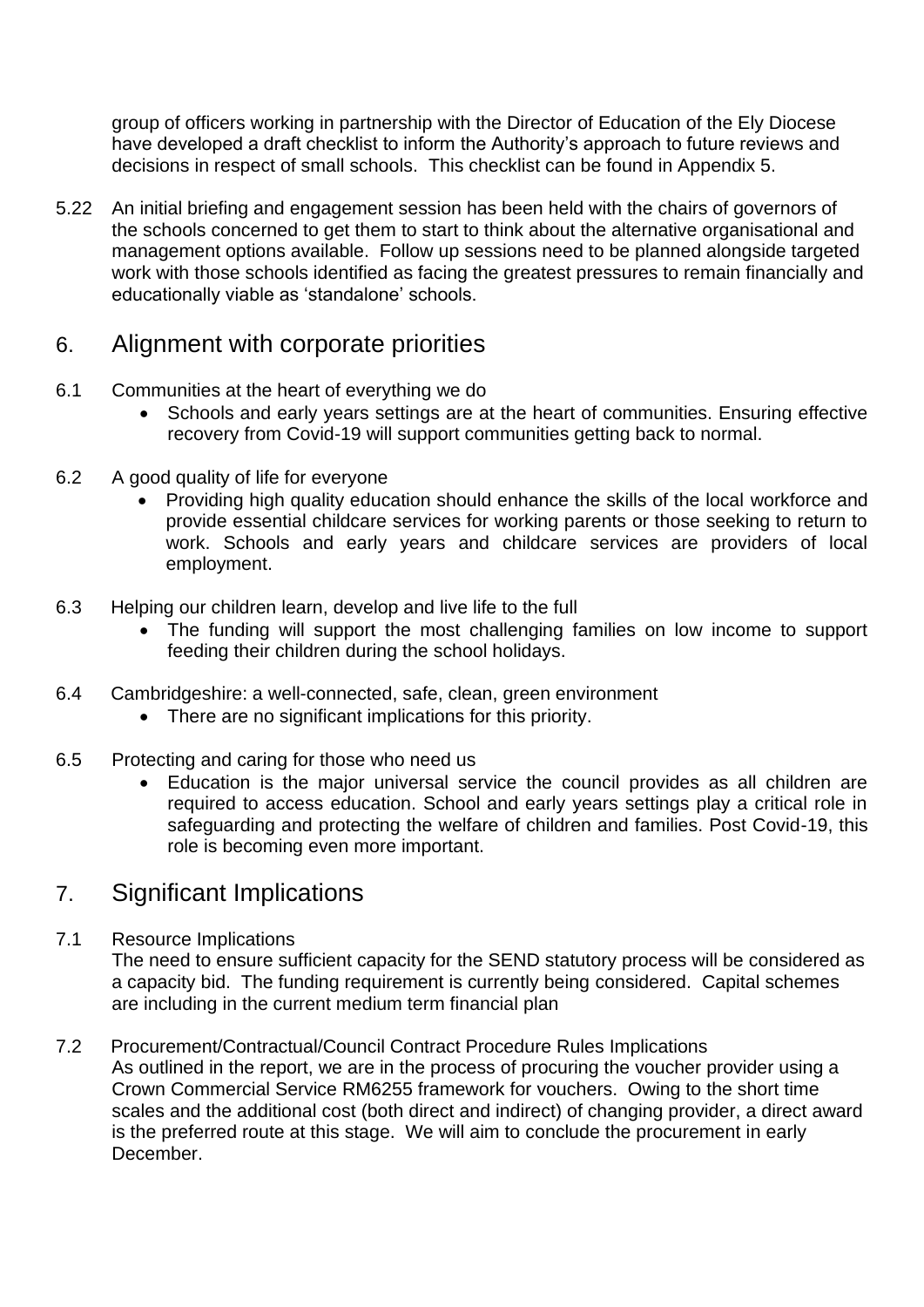- 7.3 Statutory, Legal and Risk Implications There are no significant implications within this category.
- 7.4 Equality and Diversity Implications There are no significant implications within this category.
- 7.5 Engagement and Communications Implications There are no significant implications within this category.
- 7.6 Localism and Local Member Involvement There are no significant implications within this category.
- 7.7 Public Health Implications There are no significant implications within this category. We will be working with Public Health to promote breakfast club provision and the offer of health eating.
- 7.8 Environment and Climate Change Implications on Priority Areas: There are no significant implications within this category.

Have the resource implications been cleared by Finance? Yes Name of Financial Officer: Martin Wade

Have the procurement/contractual/ Council Contract Procedure Rules implications been cleared by the LGSS Head of Procurement? Yes Name of Procurement Officer: Henry Swann

Has the impact on statutory, legal and risk implications been cleared by the Council's Monitoring Officer or LGSS Law?Yes Name of Legal Officer: Fiona McMillan

Have the equality and diversity implications been cleared by your Service Contact? Yes Name of Officer: Jonathan Lewis

Have any engagement and communication implications been cleared by Communications? Yes Name of Officer: Simon Cobby

Have any localism and Local Member involvement issues been cleared by your Service Contact? Yes Name of Officer: Jonathan Lewis

Have any Public Health implications been cleared by Public Health? N/A

If a Key decision, have any Environment and Climate Change implications been cleared by the Climate Change Officer? No implications – any changes will be considered under relevant decision e.g. school build.

8. Source documents